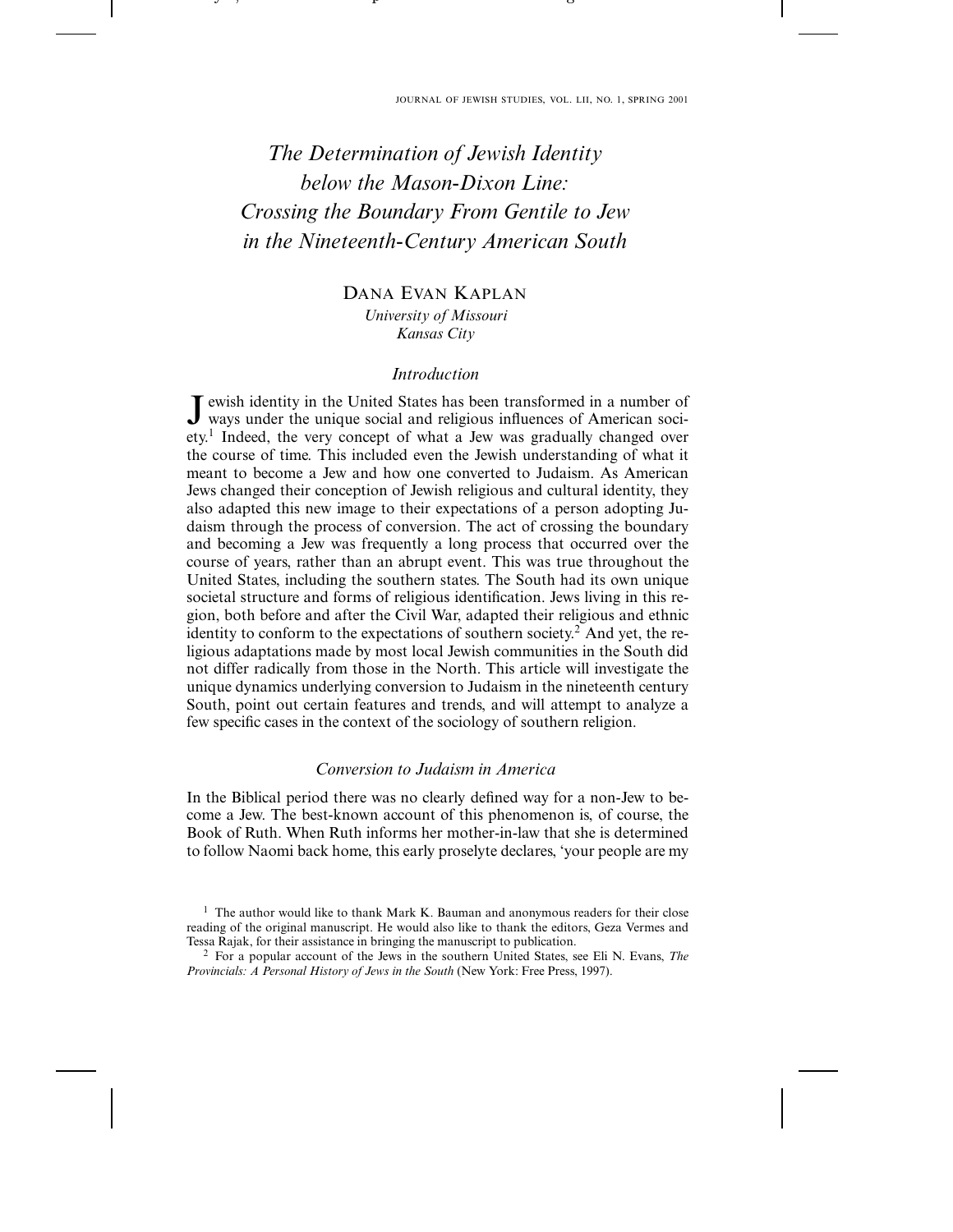the contract of the contract of the contract of the contract of the contract of the contract of the contract of

---- , - , - - - - - - - - -

people and your God is my God'.<sup>3</sup> In the late second Temple period,<sup>4</sup> a series of specific requirements began to develop. These requirements were *Kabbalat Mitzvot*, the commitment to the observance of the commandments. A male convert was obligated to undergo *brit milah*, ritual circumcision, and both men and women were obligated to undergo *tevilah*, immersion in a *mikvah*. While the Temple was standing, the convert was obligated to bring a sacrifice in the Temple and, at a certain point in the final stage of the conversion, had to be accepted by a *beit din*, a rabbinical court of three qualified legal scholars.5 Attitudes varied from extreme to extreme but on the whole there was a positive attitude towards proselytizing in the Greco-Roman world.6 Louis Feldman and a number of other scholars<sup>7</sup> have argued that before the development of Christianity into a dominant world religion, Judaism was a very active and successful proselytizing religion. Indeed, Feldman states '. . . Jews continue to make converts in sizable numbers even after the advent of Christianity.'8

-

-

But with the institutionalization of Christianity<sup>9</sup> as the official religion of the Roman Empire, it became increasingly difficult for Jews to proselytize publicly. During most of the medieval period the Jews were a persecuted minority in both Christian and Moslem countries. With the coming of the Enlightenment and Emancipation in Central and Western Europe in the eighteenth and nineteenth centuries, the social interaction between the Jew and modern society was inexorably altered. Intermarriage rates began to rise and there existed a degree of flexibility in terms of decision-making concerning

<sup>3</sup> *The Book of Ruth*, chapter 1, verse 16.

<sup>4</sup> On Jewish missionary activity in the Second Temple period, see Scot McKnight, *A Light Among The Gentiles: Jewish Missionary Activity in the Second Temple Period* (Minneapolis: Fortress Press, 1991). For a broader perspective, see Martin Goodman, *Mission and Conversion: Proselytizing in the Religious History of the Roman Empire* (Oxford: Clarendon Press, 1994).

 $<sup>5</sup>$  For a simple and clear description of the requirements for conversion, see Lawrence H.</sup> Schiffman, *Who Was a Jew? Rabbinic and Halakhic Perspectives on the Jewish–Christian Schism* (Hoboken, New Jersey: Ktav, 1985), pp. 19–39. On the conversion ceremony itself, see Shaye J. D. Cohen, *The Beginnings of Jewishness: Boundaries, Varieties, Uncertainties* (Berkeley: University of California Press, 1999), pp. 198–238. Also see Gary G. Porton, *The Stranger Within Your Gates: Converts and Conversion in Rabbinic Literature* (Chicago and London: The University of Chicago Press, 1994), pp. 132–154.

<sup>6</sup> On non-Jewish attitudes toward Jews and Judaism in the ancient world, see Peter Schäfer, *Judeophobia: Attitudes Towards the Jews in the Ancient World* (Cambridge, Massachusetts: Harvard University Press, 1997).

<sup>7</sup> On Judaism's attitude towards other religions, see Robert Goldenberg, *The Nations That Know Thee Not: Ancient Jewish Attitudes toward Other Religions* (New York: New York University Press, 1998). In addition to Feldman, see the arguments made by Cohen, Porton, Goodman, McKnight, Schiffman and others.

<sup>8</sup> Lewis H. Feldman, *Jew and Gentile in the Ancient World* (Princeton: Princeton University Press, 1993), p. 341.

<sup>9</sup> The literature on conversion to Christianity is vast. To a great degree the concept of conversion in a Christian context is a fundamentally different concept than the conversion process discussed in this paper. On the theoretical framework for understanding conversion see Lewis R. Rambo, *Understanding Religious Conversion* (New Haven and London: Yale University Press, 1993). For some first person accounts of conversions from Paul to Thomas Merton see Hugh T. Kerr and John M. Mulder, *Famous Conversions: The Christian Experience* (Grand Rapids, Michigan: William B. Eerdmans Publishing Company, 1983).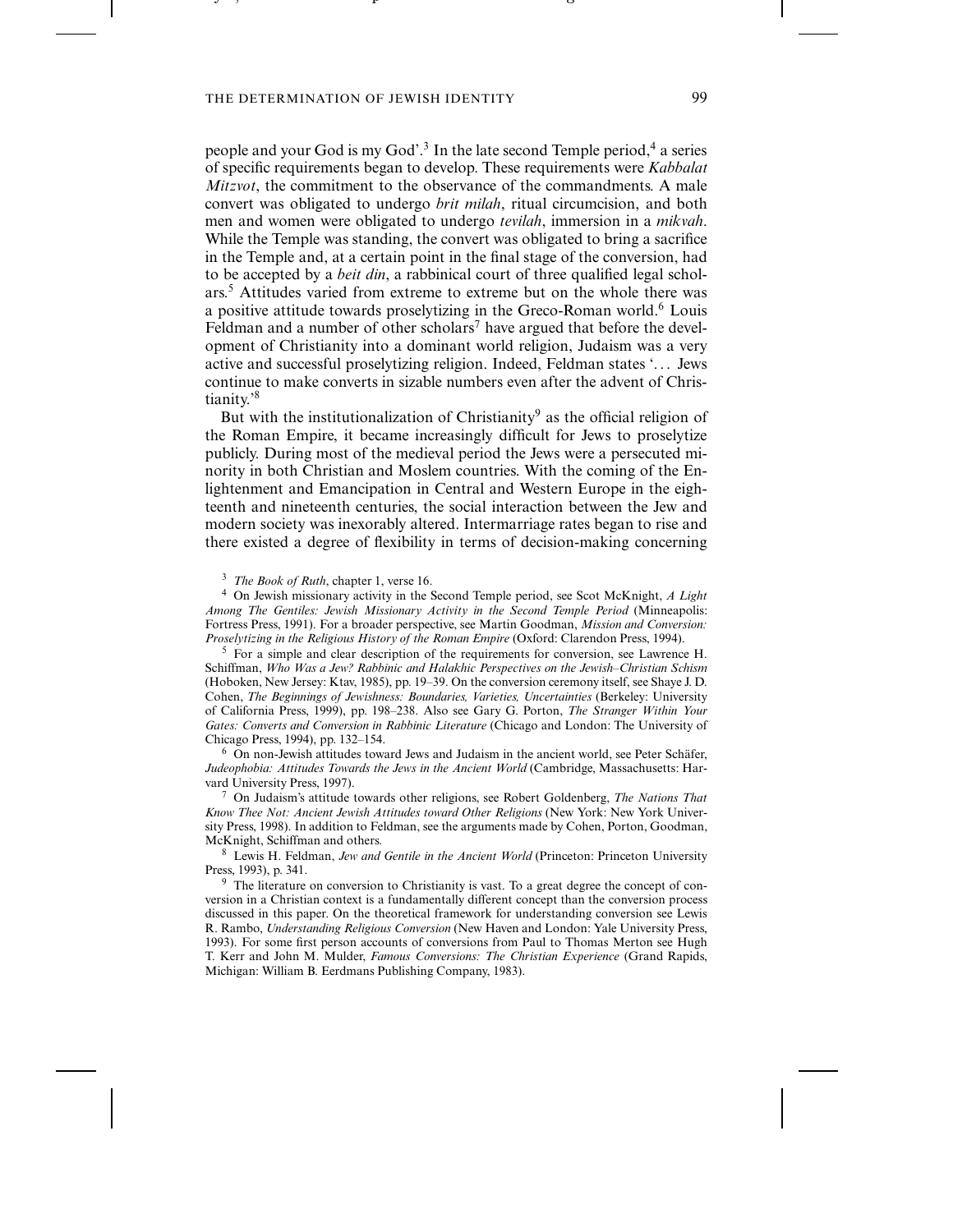-

one's religious identity. But many European countries—including those of central Europe—had laws restricting the rights of parents to make religious choices for their children in the event of intermarriage and it remained far more likely that a Jew would convert to Christianity rather than the reverse.

-

It was in America where this dynamic changed dramatically. The New World had left behind many of the societal restrictions of Europe and the freedom that was allowed and promoted generated a very different type of dynamic. While some Jews continued to convert to Christianity and others intermarried and allowed their children to be raised as Christians, there was also the very practical possibility for the non-Jewish partner to embrace Judaism. It was also possible for an individual driven by idealistic motives to convert to Judaism without any romantic intention. A similar pattern held true in other New World countries such as Australia, New Zealand, Canada, South Africa and Argentina, to name but a few.<sup>10</sup> The interest in conversion for a gentile spouse was more likely due to the much freer atmosphere of the New World.

This presented the various Jewish congregations, rabbis, and communal leaders with the task of formulating a policy to respond to requests for conversion. In the Colonial period there were only five synagogues in all the colonies and in the early National period, just six. These congregations, located in New York, Philadelphia, Newport, Richmond, Charleston and Savannah, all followed the Spanish-Portuguese liturgical *Minhag*. 11

#### *Jews and Judaism in the Nineteenth-Century South*

Abraham Peck, of the American Jewish Historical society, has referred to nineteenth-century southern Judaism as 'that other peculiar institution'.<sup>12</sup> Peck argues that southern Jews created their own version of a myth of nobility, which paralleled that of their southern Christian neighbours. According to Peck, they did this in part because they were never—certainly throughout the nineteenth century—allowed to feel that they were an integral part of southern white society. Tolerated and subjected to very little overt discrimination or hostility, southern Jews were also not fully accepted as brothers and sisters.

Mark Bauman, of Atlanta Metropolitan College, takes a different position. Rather than suggesting that Jews became fully southern or that they created their own southern Judaism in response to their social segregation from other

<sup>10</sup> For a comparative study of three of these communities as 'frontier' societies, see Daniel J. Elazar with Peter Medding, *Jewish Communities in Frontier Societies: Argentina, Australia, and South Africa* (New York and London: Holmes & Meier Publishers, 1983).

<sup>11</sup> Jacob Rader Marcus refers to the years 1654–1800 in American Jewish history as the early Sephardic period. See his *An Introduction to Early American Jewish History* (Hebrew) (Jerusalem, Magnes, 1971).

 $12$  Abraham J. Peck, 'That Other "Peculiar Institution": Jews and Judaism in the Nineteenth Century South', *Modern Judaism*, volume 7, number 1, February 1987, pp. 99–114. Also refer to his 'Between Myth and Reality—Jews and Judaism in the Nineteenth Century American South', *Proceedings of the Ninth World Congress of Jewish Studies*, division b, volume 3 (Jerusalem: World Union of Jewish Studies, 1986), pp. 119–126.

---- , - , - - - - - - - - -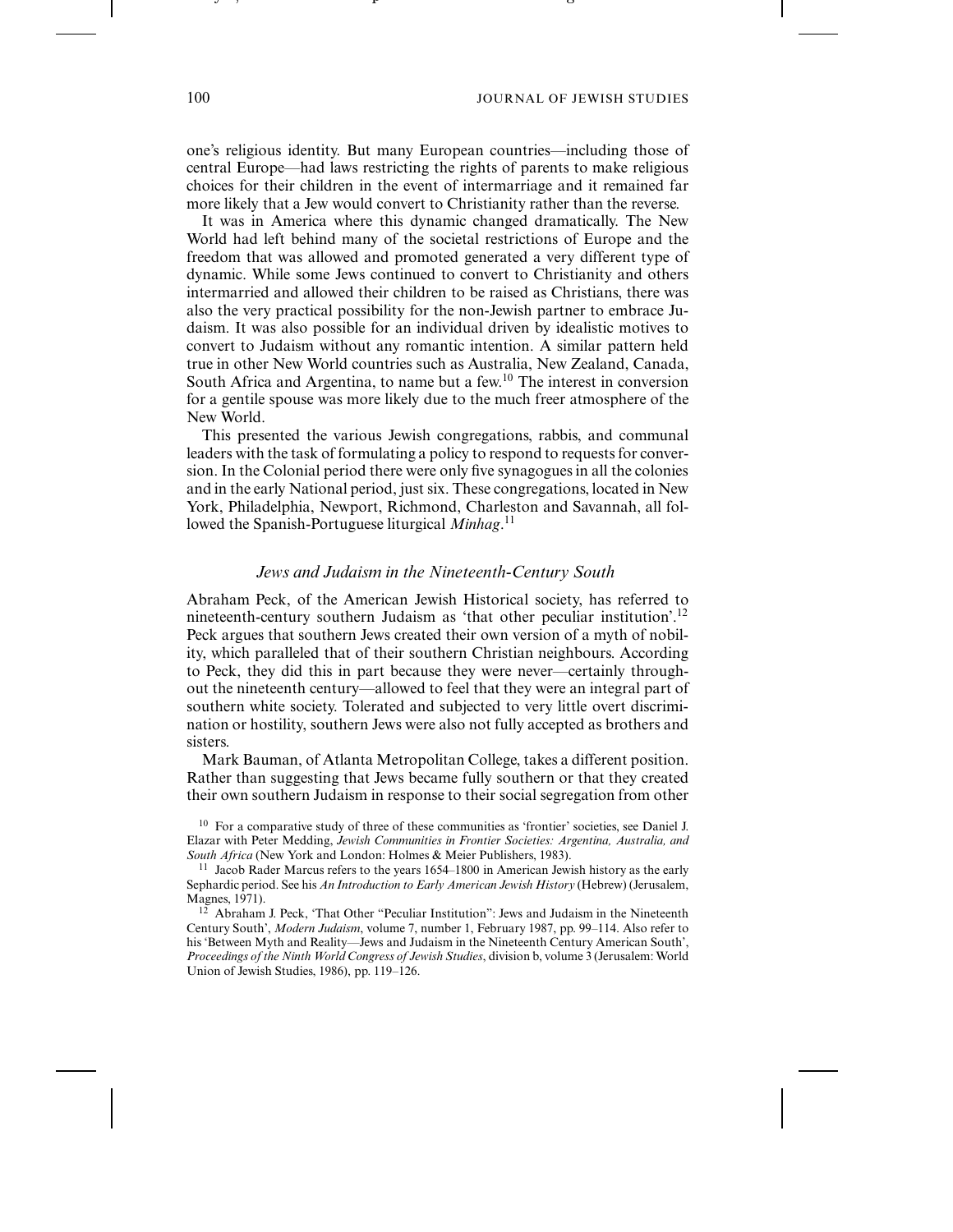the contract of the contract of the contract of the contract of the contract of the contract of the contract of

---- , - , - - - - - - - - -

southern whites, Bauman argues that southern Jews were '... influenced by the regional subculture in a relatively marginal fashion'.13 Bauman writes that where southern Jews were most influenced by their environment, the causal factors were 'ecological'.14 Thus in his view there was very little that was unique in the Jewish experience in the southern United States. Rather, he argues, '. . . their experiences were far more similar to those of Jews in similar environments elsewhere in America than they were to white Protestants in the South.'15 The research presented in this article would tend to support Bauman's argument. And yet this is not to discount the possibility of a far more complex series of influences and interactions.16

-

-

There are records of Jews having settled in the South as individuals long before the Revolution. The first organized Jewish community appears to have been that of Savannah, Georgia, which may date back to 1733. The community of Charleston, South Carolina dates from about 1750 and became the largest Jewish community in the United States circa 1800. The Richmond, Virginia Jewish community was the only one in the United States, North or South, to have founded a congregation in the early National period. Established in 1789, Ashkenazim were the majority from the very beginning. Many immigrant Jews from central Europe settled in the South after 1830. Most of them, like their co-religionists in the North, faced the immediate need of earning a living. Some worked as peddlers, while others established stores of various types. The southern plantation elite welcomed the Jewish immigrants from Germany, seeing in them a politically powerless substitute for the independent middle class that they feared could become an economic and political rival. That was why the plantation owners had deliberately prevented the emergence of a commercial class by importing both goods and services from outside the region. This may have been in part a deliberate strategy but it was also a consequence of the fact that direct trade with Britain was geographical and economically logical.17 The Jews therefore were able to fill a vital economic niche without threatening the power structure of the region. While antisemitism certainly existed, the level of hostility towards Jews was low, partially as a consequence of the racial division that was so prominent in southern society. This idyllic situation began to change during the Civil War

<sup>17</sup> Correspondence with Mark K. Bauman, March 13, 2000.

<sup>13</sup> Mark K. Bauman, *The Southerner as American: Jewish Style* (Cincinnati: The American Jewish Archives, 1996), pg. 5.

 $^{14}\,$  Ibid.

<sup>15</sup> Ibid.

<sup>&</sup>lt;sup>16</sup> There is an ongoing scholarly debate over what could be termed the question of the existence and the degree of 'Southern Jewish distinctiveness.' In addition to the work of Mark Bauman and Abraham Peck, also see Jerome A. Wolfe, 'The Future of Jews in the South', from Abraham D. Lavender (ed.), *Coat of Many Colors: Jewish Subcommunities in the United States* (Westport, Connecticut: Greenwood, 1977), pp. 128–131; Stephen Whitfield, 'The Braided Identity of Southern Jewry', *American Jewish History* (March 1988), pp. 363–387; Howard N. Rabinowitz, 'Nativism, Bigotry and Anti Semitism in the South', *American Jewish History* (March 1988), pp. 437–451. The debate is more over questions of degree and emphasis rather than a definitive yes or no. Bauman's view is generally accepted but many of the other interpretations can be seen as compatible with his positions, or at the very least, differing from his view in emphasis only.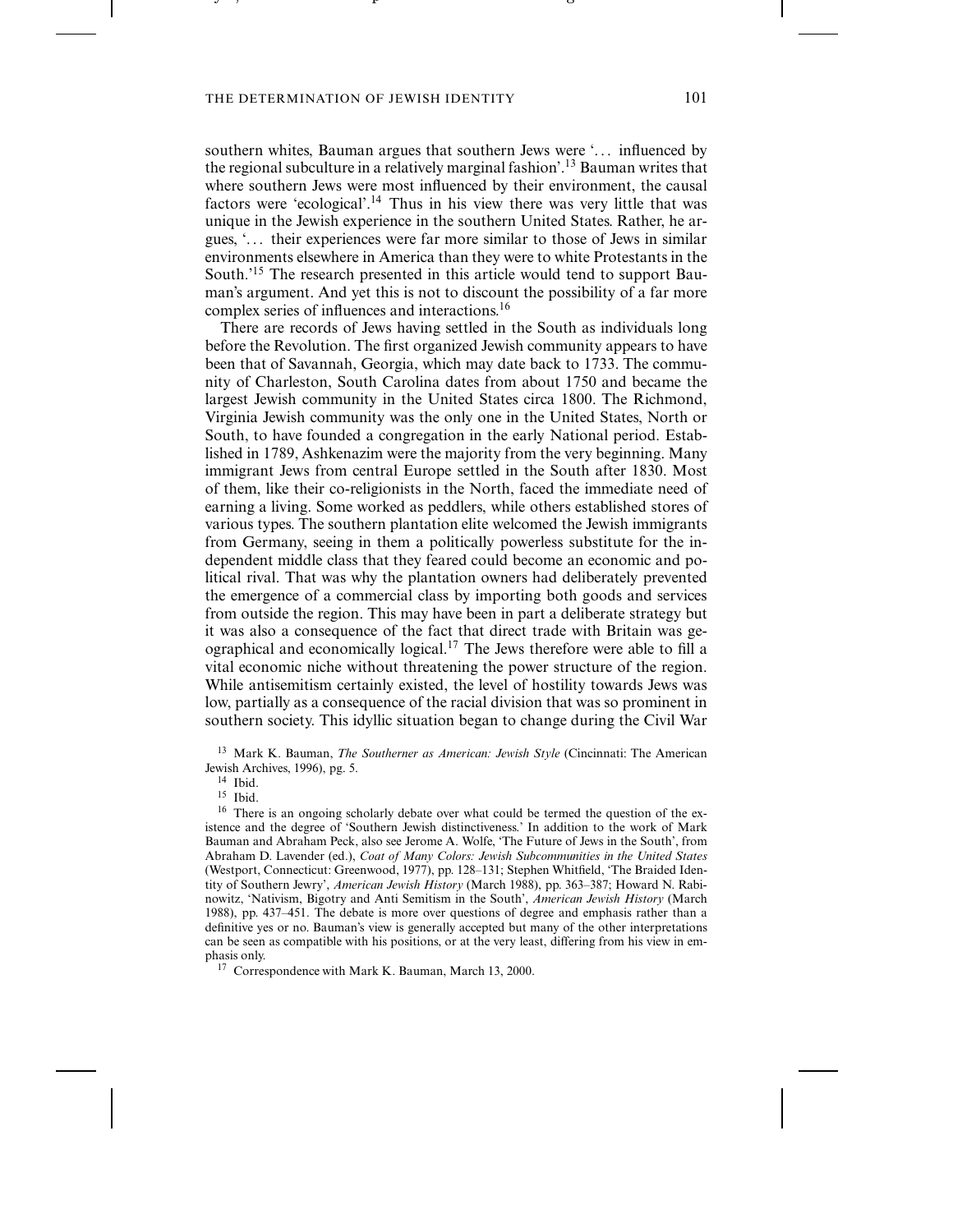-

period. There were accusations of various types made against the Jews in the North as well as in the South, but as the war turned against the South, the pressure there became far greater than in the North.

-

Southern Judaism was, in most ways, similar to northern Judaism, but it was not identical. There was a strong tendency in the South for both cultural and religious conformity, and this put pressure on Jews to acculturate to southern models as much as possible.<sup>18</sup> There were a number of important southern rabbis, but on the whole rabbinic leadership in the South was less dynamic than in the North.<sup>19</sup> Congregations tended to be more conservative in the nineteenth century, and were therefore slower to adapt to the radicalism sweeping some northern congregations while in the twentieth century, they were slower to break away from Classical Reform and move toward Neo-Reform. Southern Jewish communities embraced reform but they did so as a vehicle for acculturation rather than dissention. But southern Judaism was by no means homogenous. Different groups responded in a range of ways, and there were regional variations as well.

The practice of Judaism in nineteenth century America changed slowly over the course of the century. The introduction of Reform is usually thought to have been brought over to America by the Central European Jewish immigrants who began arriving in the United States in the 1830s. These 'German Jews' were emigrating from the original area where Reform Judaism was developed, and so it was thought logical that they brought Reform Judaism to the New World with them. This has now been shown to be inaccurate since most central European immigrants came from small towns where they were not exposed to Reform Judaism. But, it is also a misleading impression because the very first American attempt to establish Reform had nothing to do with this wave of immigration. Rather, the first Reform group dated from December 1824 was established at Congregation Beth Elohim in Charleston, South Carolina. A group of forty-seven congregants led by Isaac Harby<sup>20</sup> and calling itself, 'the Reformed Society of Israelites for promoting true principles of Judaism according to its purity and spirit,' petitioned to the board of Beth Elohim for a number of minor cosmetic reforms. The dissidents were not motivated by issues of *halachic* status, meaning that they were not intermarried and trying to find a way to gain acceptance of their spouses through conversion, or to insure the Jewish legitimacy of their children through the recognition of patrilineal descent. Rather, the leaders were intellectuals who believed that it was fit and proper to make Reforms in the form and substance of their religion as would be consistent with 'the present enlightened state of

---- , - , - - - - - - - - -

<sup>18</sup> See Stephen Whitfield, 'The Braided Identity of Southern Jewry', *American Jewish History* (March 1988), pp. 363–387.

<sup>&</sup>lt;sup>19</sup> For a general overview of this question see Malcolm Stern, 'The Role of the Rabbi in the South', from Nathan M. Kaganoff and Melvin I. Urofski (eds.), *Turn to the South: Essays on Southern Jewry* (Charlottesville University Press of Virginia, for the American Historical Society, 1979), pp. 21–32.

<sup>20</sup> On Harby, see Gary Phillip Zola, *Isaac Harby of Charleston, 1788–1828: Jewish Reformer and Intellectual* (Tuscaloosa and London: The University of Alabama Press, 1994).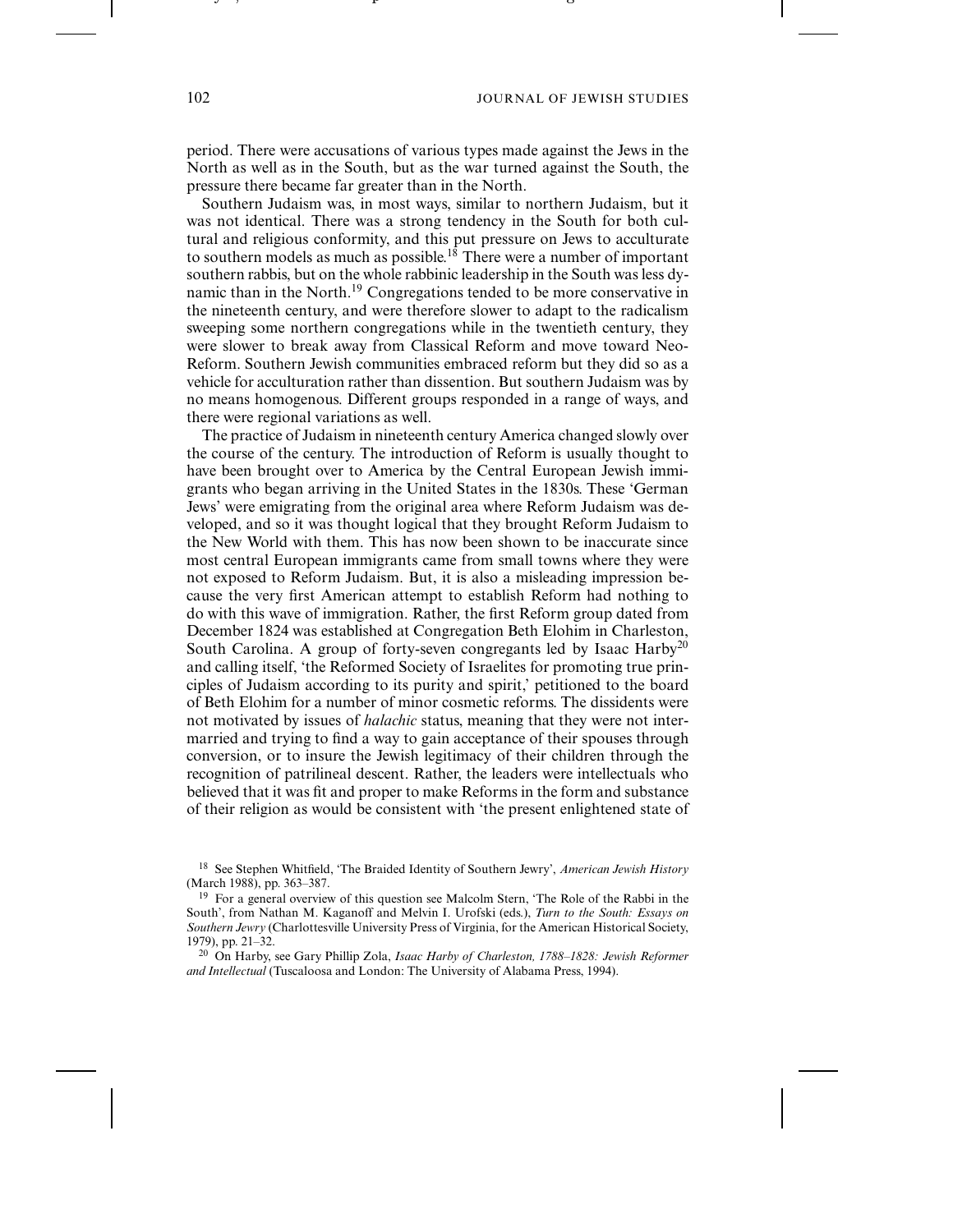the contract of the contract of the contract of the contract of the contract of the contract of the contract of

# society'.<sup>21</sup>

---- , - , - - - - - - - - -

Beth Elohim, like the other American Sephardic congregations, followed the Spanish and Portuguese ritual, which was, of course, entirely traditional in approach. This had been the practice at the Charleston congregation since its founding in 1749. Harby and his supporters wanted changes in the Sabbath service, primarily that English prayers be added to the Hebrew prayers, both to give a translation, and to reflect the religious situation of the Jews in contemporary America. They also wanted the services shortened, and a sermon delivered in English. When the board of the congregation rejected their request, they seceded from the congregation and an attempt was made to start their own congregation. The Reformed Society of Israelites wrote and used their own prayer book, and made a number of other changes. Unfortunately, Harby left Charleston in 1827 for New York, and a couple of the other central leaders also left Charleston. Within a number of years, their fledgling religious group fell apart. Nevertheless, Congregation Beth Elohim adopted Reform shortly thereafter. Eventually, many of the members of the Reformed Society of Israelites rejoined Beth Elohim. But when a fire destroyed the synagogue in 1838, thirty eight members of Beth Elohim requested that, 'an organ be erected in the synagogue to assist in the vocal part of the service.' The board rejected the proposal, but those in favour were able to call for a general meeting of the congregation.

-

-

According to the by-laws of the congregation's institution, two-thirds vote of the congregants was needed to reverse a decision such as this. Those in favour of the organ were able to muster the necessary votes and Beth Elohim became the first synagogue in America to install an organ. With the support of the formerly Orthodox minister, Gustavus Poznanski, other changes were made, including confirmation, one-day observance of festivals, and later mixed seating of men and women. The traditionalists eventually formed their own congregation called Shearith Israel. Although this religious development was not directly caused by anything connected with intermarriage or the desire to bring those born as non-Jews into the congregation, the commitment to Americanization obviously had an implication that American Judaism needed to develop in a way that would be appropriate for American Jews and potentially other Americans. The changes in Beth Elohim—one of the original Sephardic congregations—foreshadowed further substantive changes in American Judaism that would have far-reaching implications.

This episode is a fascinating one, but it was not typical of the reasons for ritual changes in the South anymore than it was in the North. The Charleston Group pushed for Reform much earlier than anywhere else did in the United States, and were intellectually more sophisticated than most of the later efforts. Typically, the central European immigrants who arrived during the 1830s, 1840s, or 1850s gradually adapted to American practices and norms. As the adaptation process was occurring, they began to desire certain specific changes in ritual practice and expectations. Reforms were usually justified on

<sup>21</sup> *The Constitution of the Reformed Society of Israelites for Promoting True Principles of Judaism According to its Purity and Spirit* (Charleston, South Carolina, B. Levy, 1825).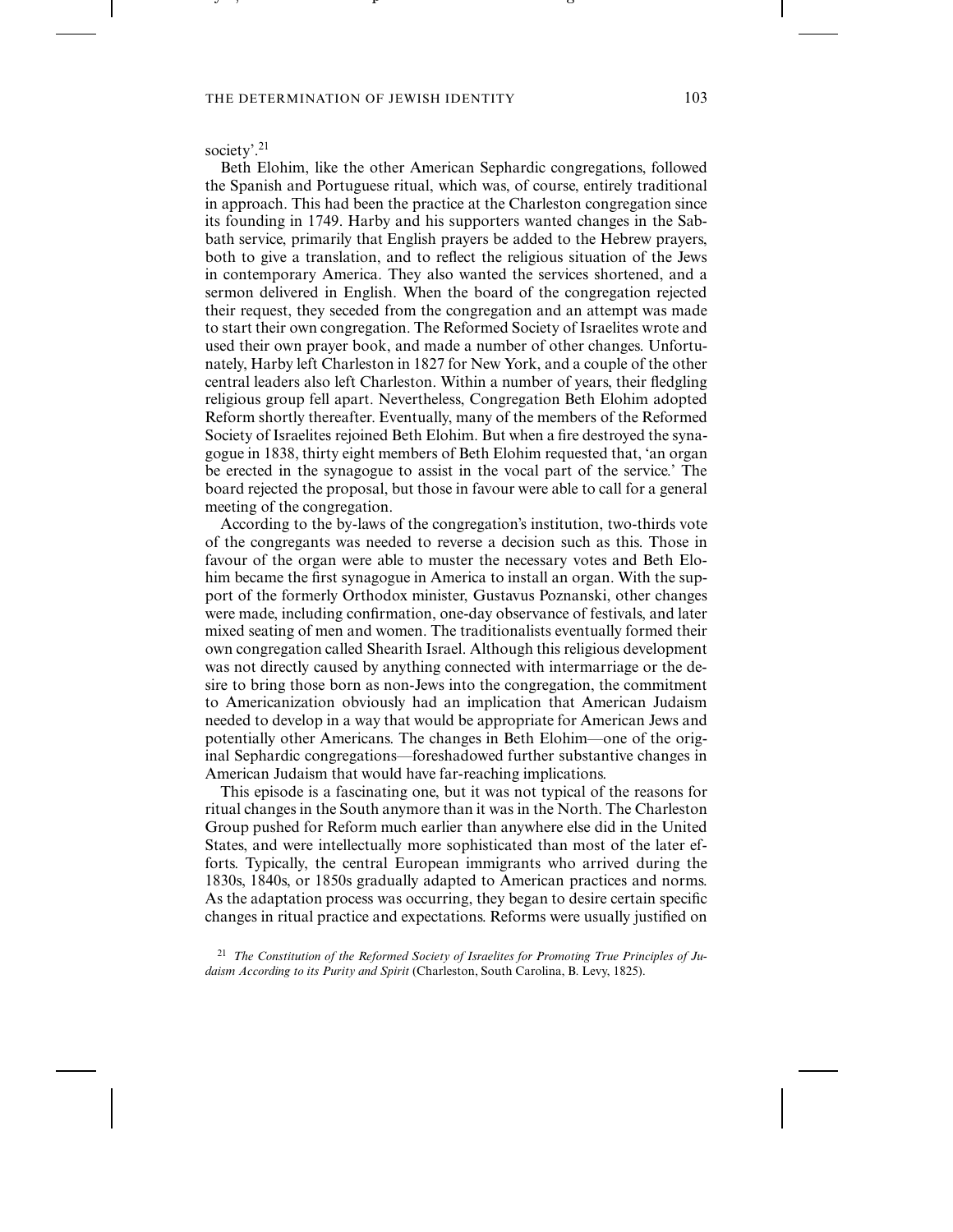-

practical rather than theoretical grounds. For example, many wanted some German and later English in the service so that they could better understand what was going on. Some wanted the service shortened because they found a long service excessively boring, or because they had to rush back to their businesses.

-

Southern Jews—like their northern co-religionists—wanted their synagogues to fit into the community. They wanted the respect of their Christian neighbours, and hoped that their synagogue could become a respected symbol of Judaism in the local environment. As the Jewish immigrants became more familiar with the norms accepted in Christian southern circles, they wanted their congregation to reflect a similar aesthetic approach to worship. For example, they wanted the rabbi to deliver a sermon in a language that they understood, just as the local minister did. Many also began to want an organ to be played to accompany the singing of prayers. Later, many congregations in both the North and the South moved away from ritual symbols such as the wearing of a head covering, and a prayer shawl. This was viewed as more in line with the prevailing model that they saw in the broader community. Many congregations introduced mixed choirs, which featured Christians as well as Jews in those choirs and mixed seating of women with men. There was an increased emphasis placed on decorum, which was particularly important in a southern society that measured social standing by one's attitude to civility.

#### *Many Converts Were Not Fully Accepted*

Conversion to Judaism was directly connected to intermarriage in most—but not all—cases. Intermarriage threatened the Jewish identity of the family because it meant by definition that one member of the couple was Jewish while the other was not. This would have a tremendous impact on how the couple placed themselves within the broader society, and how their children would identity themselves. While the dynamic could work in one of several ways, in an overwhelmingly Christian, or at least gentile environment, it was most likely that the children would move away from Judaism rather than towards it. For example, Benjamin Wolfe was a Jewish merchant in Richmond, Virginia, after the Revolutionary War. When he died in 1818, at the age of 50, he became the first person to be buried in the cemetery of Congregation Beth Shalom in that city. The Wolfes had seven sons and one daughter. Three and possibly four of the seven boys intermarried. It seems likely that all raised their children as non-Jews. The other sons do not appear to have married at all. The daughter apparently did marry a Jew, and some of her descendants are Jewish to this day.22 There were many cases where intermarriage led to the complete loss of Jewish identity.

There were other cases of intermarriages that led to the eventual conversion of the non-Jewish partner. Jonathan Sarna, of Brandeis University has

---- , - , - - - - - - - - -

<sup>22</sup> Myron Berman, *Richmond's Jewry, 1769–1976: Shabbat in Shockoe* (Charlottesville, Virginia, 1979), pp. 44 and 139; and Herbert T. Ezekiel and Gaston Lichtenstein, *The History of the Jews of Richmond from 1769 to 1917* (Richmond, Virginia, 1917), pp. 122 and 258.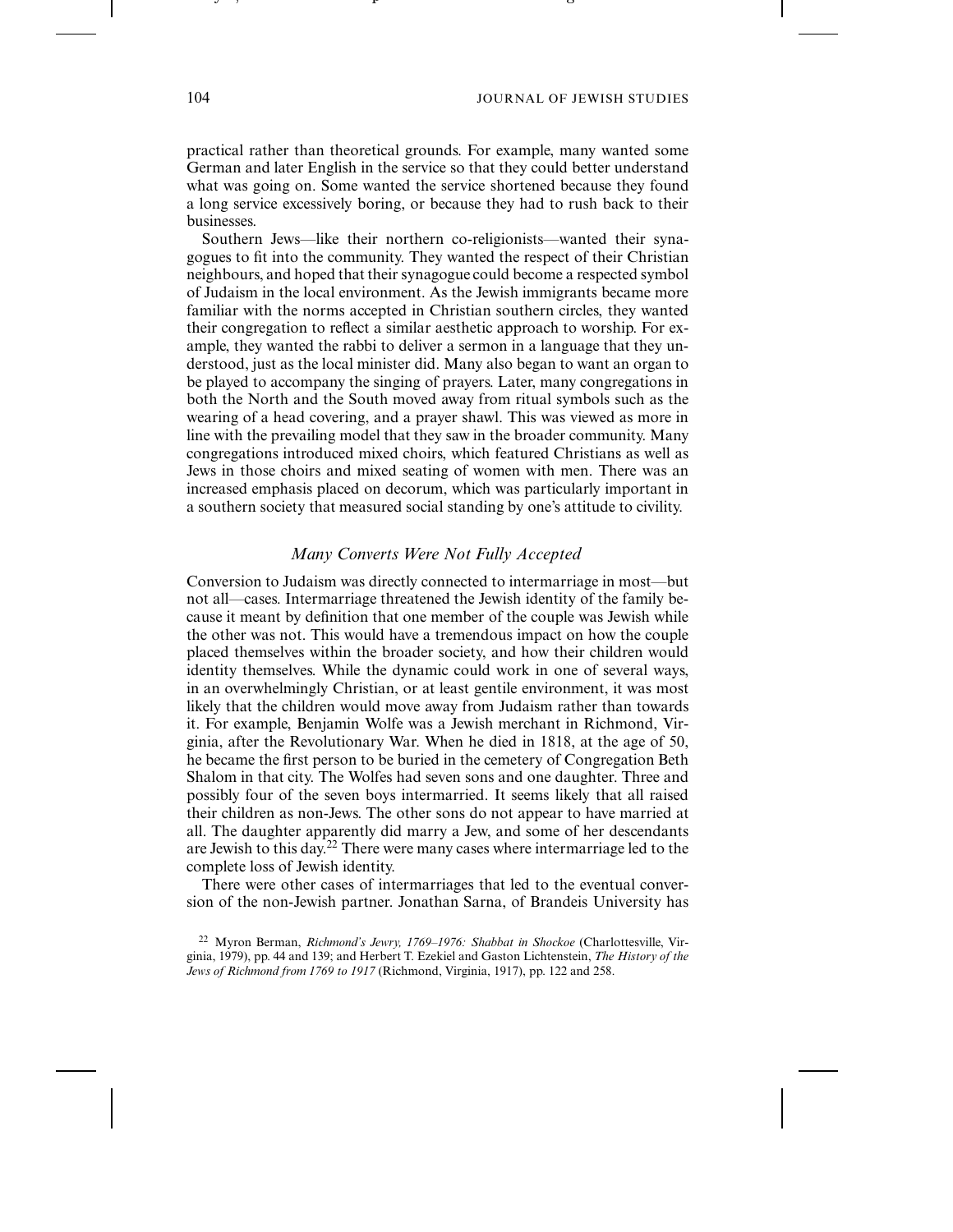the contract of the contract of the contract of the contract of the contract of the contract of the contract of

---- , - , - - - - - - - - -

argued that there were others who 'passed into' the Jewish community without a formal conversion. But despite the obvious fact that as a small minority of the American southern population it would serve their communal interest to encourage non-Jews to convert, even full-fledged proselytes did not always receive a warm welcome. In spite of the fact that the Talmud states very clearly that once a person converts they should be treated like a Jew and not reminded constantly of their origins, this was frequently not the reality. Many American Jews in the North as well as in the South held primarily ethnic rather than religious concepts of identity.<sup>23</sup> Others viewed the religion in extremely legalistic terms. The combination of these two attitudes could produce a situation where a convert showed a consistent commitment to Judaic faith and practice, and yet was never fully accepted in a socio-religious sense. While a born Jew would retain his *halachic* identity as a Jew regardless of whom he married and what type of a life he lead, the convert to Judaism was constantly faced with the possibility of being rejected for either religious or ethnic reasons. For a male convert this could take the form of being denied an honour in the synagogue. A female convert might have her conversion certificate questioned which could result in the rejection of the Jewish authenticity of her children. The ultimate form of acceptance or rejection was burial in a Jewish cemetery. There were a number of cases in the South where serious converts who had lived as active Jews for years—even decades—were refused burial in the local Jewish cemetery.

-

 -

Such was the case of Ann Sarah Irby of Charleston, South Carolina, who was of French Huguenot background. According to the family mythology, she fainted during the siege of Charleston when a British shell exploded near her. Upon awakening her eyes fell upon Abraham Alexander, Sr., the volunteer Hazan of Congregation Beth Elohim of Charleston. They fell in love and were married on December 26, 1784.<sup>24</sup> The family's oral traditions tell of Ann becoming strictly observant, following Jewish law in a rigorous manner. Despite his new wife's obvious commitment to Judaism, Abraham was forced to resign from his volunteer position at the Congregation. It was apparently felt that despite Ann's formal conversion she still was only partially acceptable as a marriage partner and this religious blemish disqualified Abraham from leading the congregation in prayer. The couple nevertheless remained married and spent their lives affiliated to the Jewish community.

When Ann passed away nineteen years after her husband's death, she requested in her Will that she be buried in the Beth Elohim Cemetery. The Will expressed her faith in 'The Almighty God of Israel my Creator' and records her desire to be buried 'with as little expense as decency will permit.' The Congregational board refused her request on the basis that there had been a

<sup>&</sup>lt;sup>23</sup> On the definition of ethnicity and its connection to religious identity, see: Richard T. Schaefer, *Racial and Ethnic Groups*, sixth edition (New York, HarperCollins, 1996).

<sup>&</sup>lt;sup>24</sup> 'The Ketubah of Abraham Alexander's Marriage to Ann Irby, A Convert to Judaism. Charleston, South Carolina', The Marcus Center of the American Jewish Archives, Collection SC-169. Charles Resnikoff and Uriah Z. Engleman erroneously state that the couple was married in 1785. See *The Jews of Charleston* (Philadelphia, The Jewish Publications Society of America), p. 52.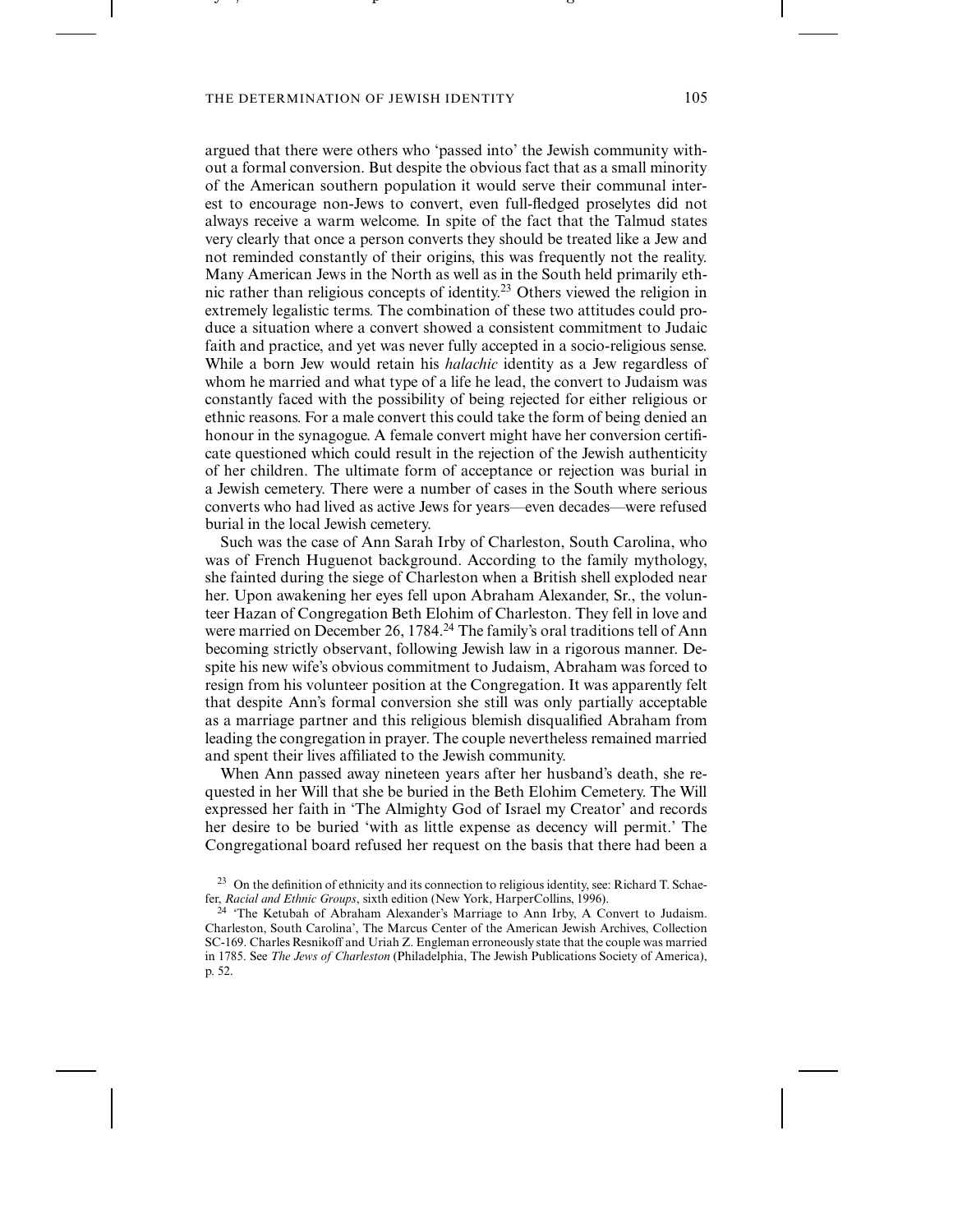-

ceremonial omission in her conversion.25 The ceremonial omission that was probably being referred to is the fact that Ann's conversion was not overseen by a *beit din* of three learned Talmudists. This would have been impossible since there was no *beit din* in or around Charleston—or anywhere else in America for that matter. Whether those opposed to her burial sincerely based their opposition on this *halachic* Catch 22, or whether they were just using this as an excuse to exclude someone they did not really accept for personal reasons, cannot be determined with any degree of certainty. Prejudice to outsiders undoubtedly played a role. A desire to remain loyal to the dictates of Jewish law may have also played a role. The subconscious conviction that a gentile could not be turned into a Jew by immersing them in a mikveh may have been the deciding factor. But the final decision was not to allow her to be buried in the Beth Elohim cemetery. There is no record of where Ann Sarah Irby Alexander was buried. The most likely site would have been a local Christian cemetery, perhaps that which her French Protestant family had used.

-

Another case of a convert to Judaism denied burial in a Jewish cemetery occurred in Richmond, Virginia. The convert involved was Elizabeth Whitlock. Elizabeth had been a teenager when she met Moses Mordecai in England in 1755.26 Mordecai, forty-nine years of age, was obviously much older then she. They married in either 1760 or 1761, shortly after coming to the United States. First Elizabeth converted to Judaism, and then they were married in a Jewish ceremony. There is no record of the couple having previously been married in a civil ceremony, so this was probably their first marriage ceremony of any type. They settled in Philadelphia, and had at least three children. Elizabeth and Moses lived together happily for twenty years before he died, leaving very little money for his widow. She was so poor that she had to apply to the congregation in order to pay her rent. It was at this point that she met Jacob Cohen. Despite their attraction to one another, this relationship presented a serious problem. According to the *Halacha*, Cohen—a descendent of the ancient priestly class—was forbidden to marry either a proselyte or a divorcee. Elizabeth, who had taken the biblical name of Esther when she had converted many years earlier, was the former.<sup>27</sup> The board prohibited their religious functionary from performing the marriage.<sup>28</sup> Despite the fact that this occurred in Pennsylvania, it is relevant to this article because of the impact that it would have on her burial rites in Virginia.

---- , - , - - - - - - - - -

<sup>&</sup>lt;sup>25</sup> Arthur Hertzberg has argued that early American conversions were 'often defective in form'. See his *The Jews in America—Four Centuries of an Uneasy Encounter: A History* (New York: Touchstone Books, 1989), p. 53.

<sup>26</sup> On British Jews in the American Jewish Community, see Jacob Neusner, 'The Role of English Jews in the Development of American Jewish Life, 1775–1850', *Yivo Annual of Jewish Social Science* 12 (1958/59), pp. 131–156. I would like to thank Arthur Hertzberg for bringing this article to my attention.

 $27$  Minute Book of Mikveh Israel Congregation, Marcus Center of the American Jewish Archives, August 12, 1782.

<sup>&</sup>lt;sup>28</sup> Minute Book of Mikveh Israel Congregation, Marcus Center of the American Jewish Archives, August 25, 1782.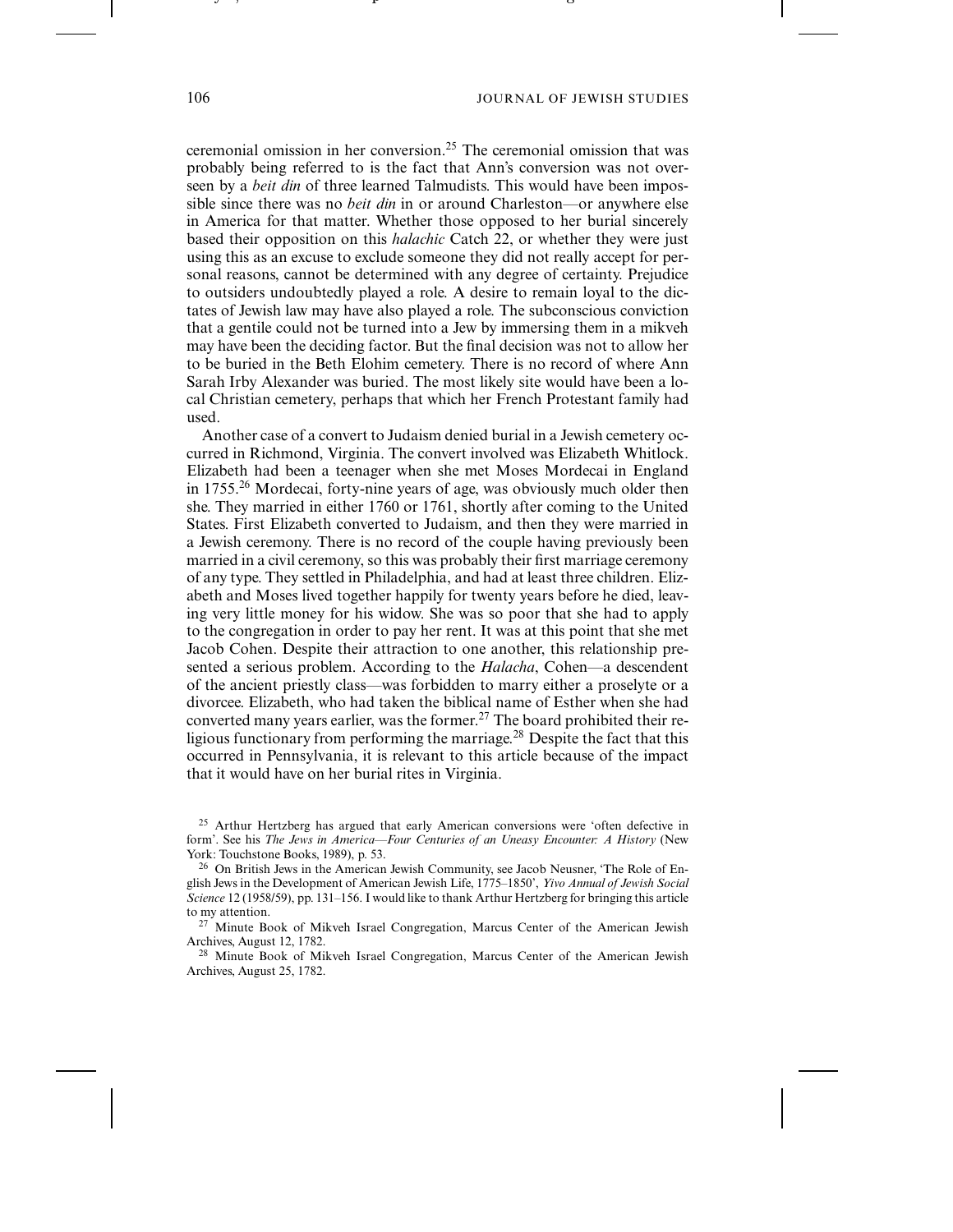the contract of the contract of the contract of the contract of the contract of the contract of the contract of

---- , - , - - - - - - - - -

After the marriage,  $^{29}$  the adjunta of the congregation did not issue a formal writ of excommunication against the couple, presumably because they viewed the marriage as a fait accompli. It may also have been common knowledge that the couple had plans to move to the South. The Cohens soon moved to Richmond, Virginia. According to Richmond Jewish historians Herbert Ezekiel and Gaston Lichtenstein, 'Esther Cohen endeared herself to the entire Richmond community by numerous good deeds'.30 But when Esther died on August 22, 1804 at the age of sixty, she was buried in the cemetery of St. John's Church in Richmond. The only plausible explanation for this burial site was the fact that the local synagogue board refused permission for her to be buried in the local Jewish cemetery. Emily Bingham, who wrote her PhD dissertation on the Mordecai family agrees, '... it is very unlikely that Esther would have wanted burial at St. John's Church. Jacob Cohen's friends in Philadelphia had prevented his expulsion (including Haym Solomon) but no one seemed prepared to reverse the apparent rejection by Richmond's adjunta. And Cohen was a highly successful business man in Richmond, as well, who ... ended up making big contributions to Mikveh Israel after his return to Philadelphia.<sup>31</sup> Since Esther's children were raised as Jews and remained in the faith, it was very doubtful that they would have requested a church burial. It is extremely probable that any other close relatives had been left behind in England decades earlier, and so it was unlikely that any of them requested such a burial. The only reason that Esther would not have been buried alongside her Jewish co-religionists was that permission for this was denied. The reasons for this denial were probably similar to the Alexander case—the legitimacy of her conversion was questioned. Unlike the Alexander case, Elizabeth's influential husband was still alive. Apparently even Jacob did not have enough influence to get permission to have his wife buried in the Jewish cemetery.

-

- - - - - - - - - - - - -

# *Informal Adoption of Judaism followed by Formal Conversion Many Years Later*

One of the best-documented conversions to Judaism who lived in the antebellum South was that of Marie Berthelot. Marie married Jacob Lemann originally Lehmann and pronounced lemon—in 1840 and converted in 1852. The Lemann family became one of the best-known clans in the region with a large and successful family and business interests that developed in a number of directions.32 Shortly after Jacob arrived in Donaldsonville, Louisiana, in

<sup>29</sup> 'The Ketuvah of Esther Bat Abraham, the Wife of Yaakov Bar Yehoshua Hakohen, 1782 (1542)', Ketuvot, Philadelphia. Haym Solomon Folder, Schwardron Collection, Hebrew University and National Library, Jerusalem, Israel.

<sup>30</sup> Ezekiel and Lichtenstein, op. cit., p. 18.

<sup>31</sup> Emily Bingham, correspondence with author, May 1, 2000.

<sup>32</sup> The Lemann family papers have been deposited at the Special Collections Division of the Tulane University Archives and number 15,666 pieces from 1801–1968. See Special Collection no. 168, Lemann Family Papers Special Collections (Tulane University Archives, New Orleans, LA).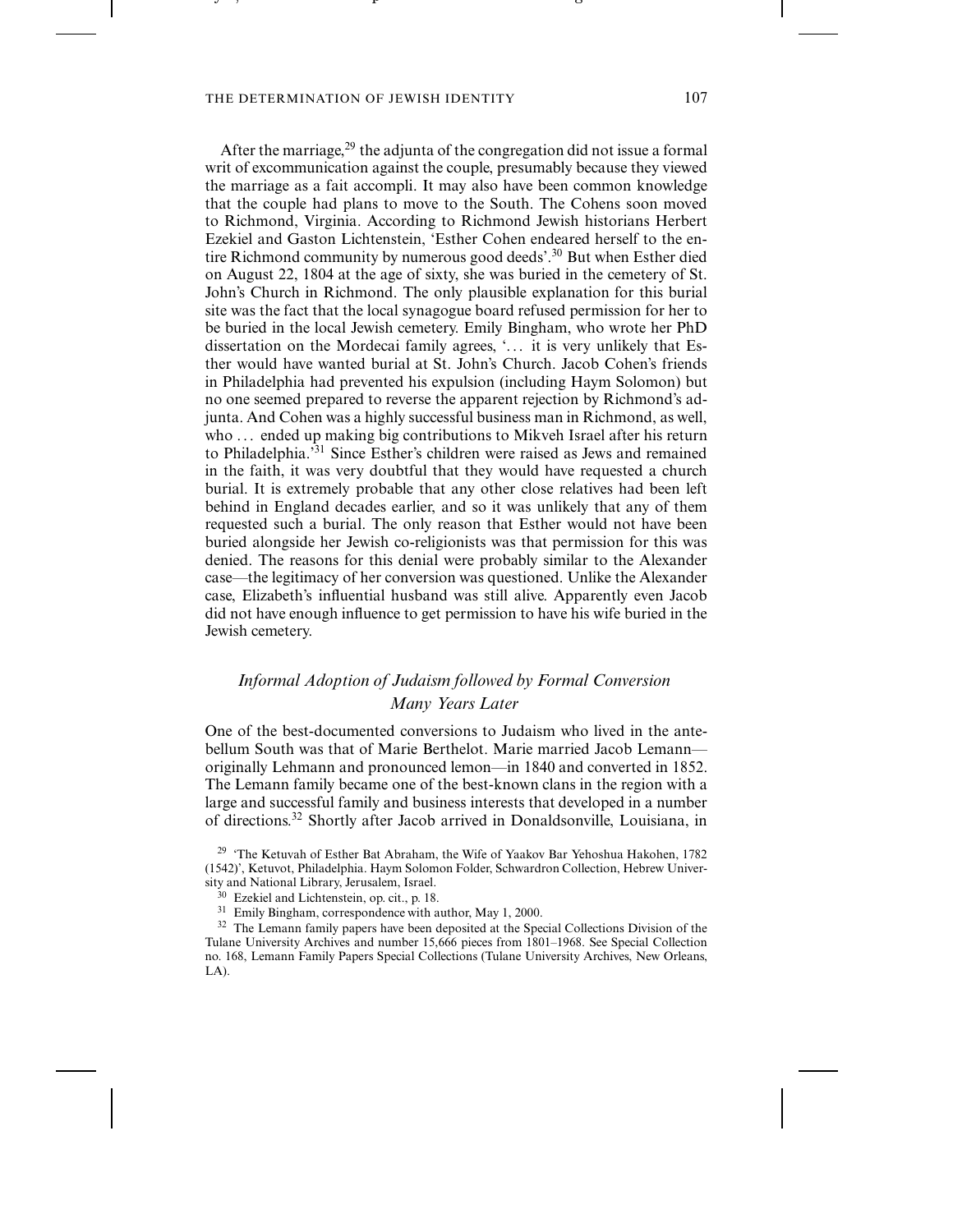- - - - - - - - - - - - -

-

1836 at the age of twenty-seven he began peddling to the local sugar planters. And, like many peddlers, he eventually earned enough cash to open a general store. In 1840 he married Marie, who was from a Catholic background.<sup>33</sup> After their marriage Marie integrated herself into the small but close-knit Jewish community in Donaldsonville.<sup>34</sup> Jacob developed a large network of business and social connections. He was very close personally as well as financially with many of the local planters and he used these contacts to expand not only his business but also those of other Jewish merchants in Donaldsonville. Profits from his store as well as other funding to make loans helped him to move into new economic arenas throughout the 1850s and 1860s. Jacob also cultivated extensive contacts with Jewish and non-Jewish businessmen in New Orleans, Newport, Rhode Island, and New York. According to economic historian Elliott Ashkenazi, 'his dealings with the many Jewish merchants in and around Donaldsonville demonstrate . . . clearly the affects of group cohesion shown in commerce among Jews.'35 Jacob's business connections served to reinforce the couple's Jewish identity. Jacob was very interested in his Judaism and he was apparently able to get his wife to share this interest with him from early in their relationship. They visited Jewish businessmen throughout Louisiana and travelled repeatedly to Newport, Rhode Island and to New York City. As Jacob prospered, he bought homes in both of these places. Marie involved herself with the small Jewish community in Donaldsonville but was able to be exposed to a much more varied Jewish experience during the course of their stays in New Orleans and New York in particular. The family was very rooted in Donaldsonville but they spent several lengthy periods living elsewhere. In the 1850s they lived for a period in New York, where they owned a townhouse on West 23rd Street. It was during this time that Marie formally converted. The family spent the early years of the Civil War in Europe where they were part of a large contingent from Louisiana to reside in Paris. The Lemanns returned in 1863, going first to Newport and then to New York. As soon as they could, they returned to Louisiana. Jacob and Marie resettled in Donaldsonville and branches of the family established themselves in New Orleans.

Marie was an orphan, which may have been one of the reasons that she seemed to have integrated so well into the Jewish community. She apparently developed a deep devotion to Judaism and she lacked Catholic parental links that could have held her back from full embracing her husband's religious traditions. Even early in their marriage, Marie did not like to accept dining invitations to households that did not follow *kashrut*, the Jewish dietary reg-

<sup>35</sup> Elliott Ashkenazi, *The Business of Jews in Louisiana 1840–1875* (Tuscaloosa and London: The University of Alabama Press, 1988), p. 33.

---- , - , - - - - - - - - -

<sup>&</sup>lt;sup>33</sup> Stanley Clisby Arthur, 'Report on Genealogical Research for Jean Pierre Berthelot who married Marie Aspasia Lagrange', 1932, from The Marcus Center of the American Jewish Archives, Lazard and Kahn Papers, 1821–1961, Collection 174.

<sup>&</sup>lt;sup>34</sup> In the antebellum period there was a small Jewish congregation in Donaldsonville. It was part of a commercial building and was destroyed during the Civil War. Interview with Thomas Orum, New Orleans, April 2000. In the 1860s a new congregation, Bikur Cholim, was founded in Donaldsonville. See *The Jewish Messenger*, August 4, 1871, June 9, 1872 and December 13, 1872.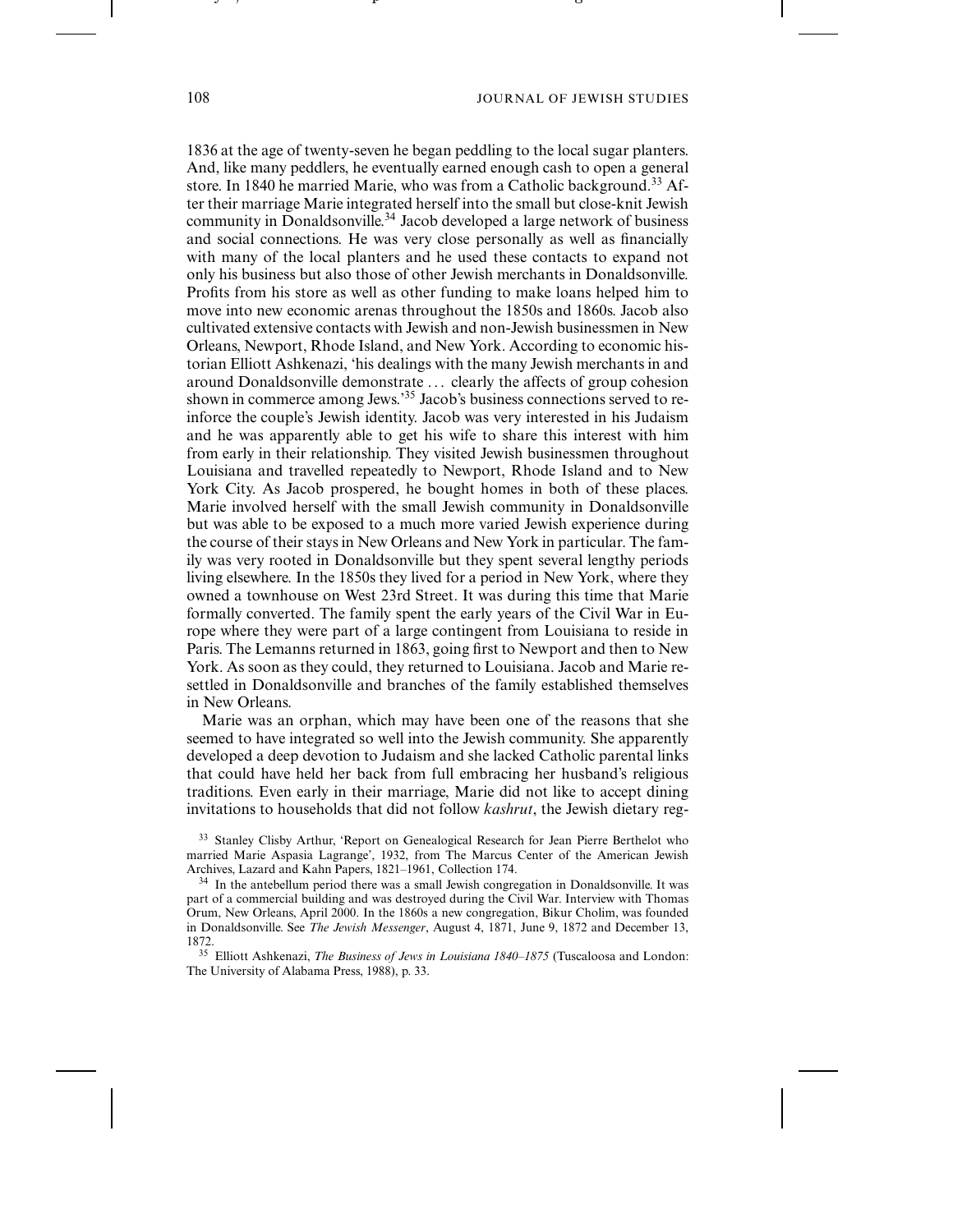the contract of the contract of the contract of the contract of the contract of the contract of the contract of

---- , - , - - - - - - - - -

#### ulations. According to the family history book:

It has been said that Miriam [Marie's Hebrew name, given to her at her conversion ceremony] Berthelot Lemann followed the strict practices of the Jewish religion with all the faithfulness that had evidently been developed in her by rigorous Catholic upbringing. An anecdote that seems to bear out this tale is recalled by Mrs. I. I. Lemann from the family of her maternal grandfather, Leopold Levi of Cincinnati, who had a whisky trade [through], which he had become a business acquaintance and friend of Jacob Lemann. When, early in their marriage, Miriam accompanied her husband to Cincinnati, she did not like to accept dining invitations from the Levis because that household did not observe the orthodox dietary laws. Whenever Jacob showed signs of forgetting or relaxing the rules, she was quick to remind him of his religious duties.

-

- - - - - - - - - - - - -

Although this is not specified, it appears that Marie's commitment to Jewish observance was manifested even before her formal conversion to Judaism, which took place in 1852.<sup>37</sup> The Lemanns were living in New York at this time and had integrated themselves well into the New York Jewish community. Jacob had shown an ability to fit into both North and South and was able to establish his personal as well as financial connections in both regions before, during and after the Civil War. They became aware that Rabbi Max Lilienthal, the chief rabbi of three Orthodox synagogues in New York City, had organized a *beit din* to perform various *halachic* procedures including conversion. Lilienthal had already established a significant if somewhat controversial reputation in Germany and Russia and was one of the most prominent rabbis in the United States at this time. He worked closely with Isaac Mayer Wise from the time that Wise arrived in America. It was Lilienthal who helped launch Wise's career as a successful pulpit rabbi. Later, Wise helped to bring Lilienthal to Cincinnati and Lilienthal supported Wise's efforts to build a national institutional structure for American Judaism.

Marie and Jacob evidently approached Lilienthal and he readily agreed to perform a conversion ceremony. This was one of several conversions that Lilienthal supervised during this time period. It seems likely that most of the conversion candidates had been in long-term relationships prior to being interviewed by Rabbi Lilienthal. In any case, a date for a conversion ceremony was set and the ceremony was performed as required by the *halacha*. The conversion certificate was written entirely in Hebrew and was signed by Lilienthal and two additional witnesses. It has the traditional opening at the top of the page 'Blessed by the Name', and the text reads:

On the fourth day of the week, the 13th day of Tamuz, in the year 5612 A.M. in the presence of a Jewish religious court (of three), came before us the woman Marie Ester Ber de Lot and said that this is her desire and request from us that

<sup>36</sup> Bernard Lemann, *The Lemann Family of Louisiana*, Family History Book, provided by Thomas B. Lemann. Thomas, an attorney in New Orleans is a direct descendant of Jacob and Marie, as is Bernard.

<sup>37</sup> Marie Berthelot Conversion Certificate, New Orleans, Louisiana, 1852, The Marcus Center of the American Jewish Archives, File SC-993. The American Jewish Archives lists this item as being from New Orleans, Louisiana. The actual conversion took place in New York City where the Lemanns lived for a period.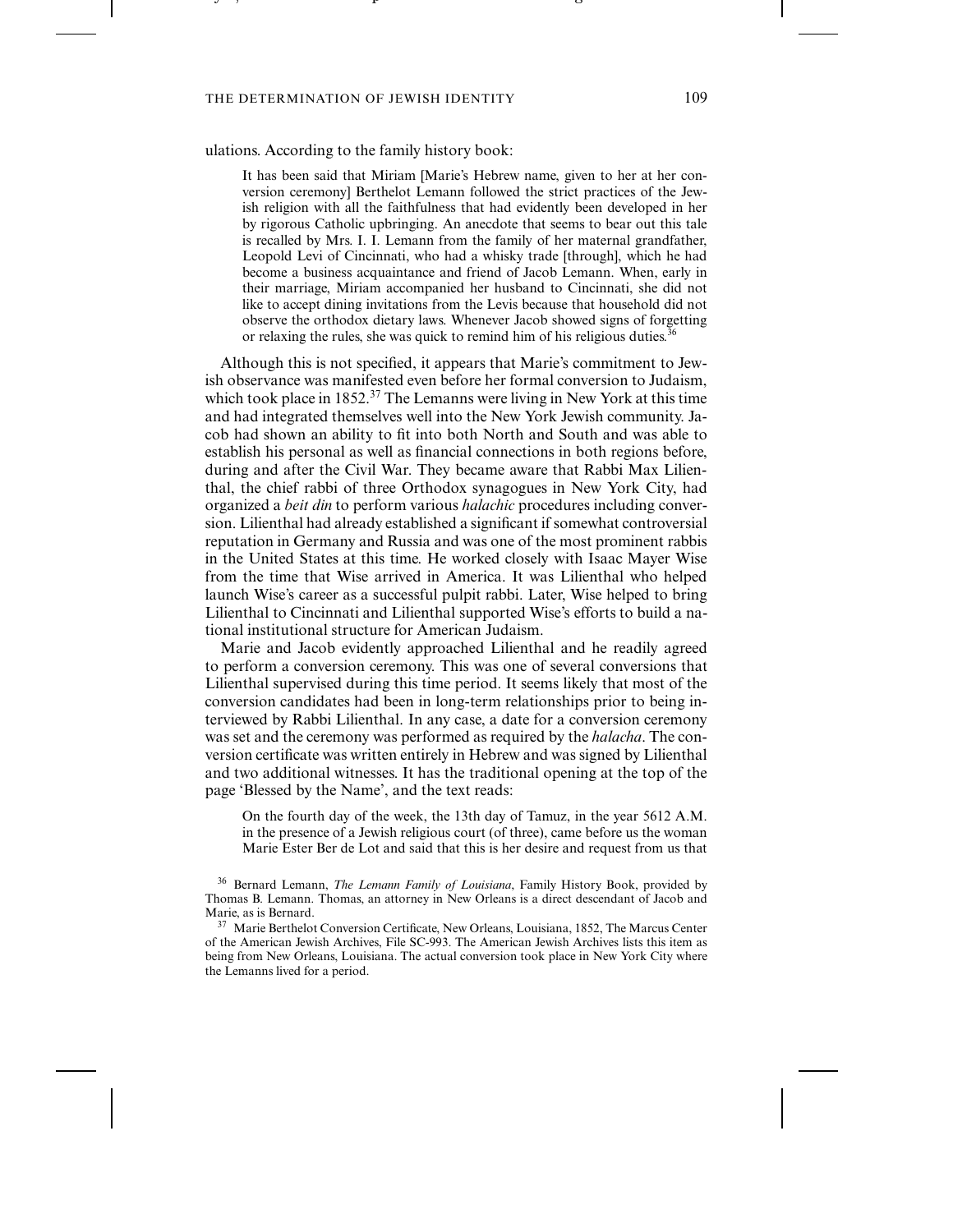- - - - - - - - - - - - - -

we enter her under the wings of Judaism (Schinah); for a number of years she is married to a Jew civilly according to the law of this land, and that her son was circumcised and became a Jew according to Jewish law, therefore she too says that their people is my people, their God is my God, where they go I shall go, and where they die shall I die—; and we would not withhold benefits from one seeking them, and we immersed her in a pool [*Mikveh*] of cleansing water, and we named her Miriam, daughter of Abraham our Father, and now she is as any daughter of Israel, and may the Lord recompense her work; and all our brethren, the house of Israel, are obligated to fulfill the commandment of our holy Torah, 'And ye shall love the stranger'.<sup>38</sup>

-

This was a traditional *teudat giur*, conversion certificate, and appears to have been executed in accordance with *halachic* requirements.39 Marie took it upon herself to observe Jewish law as strictly as possible. Certainly her conversion was not for the sake of marriage, since it occurred about 12 years after their original civil marriage. The fact that Marie appears to have become committed to Judaism at an early stage of her relationship with a Jewish man, and to have converted much later was not unusual during this time period. It does raise the question of how many couples there were where the non-Jewish partner adopted Judaism as her religion and the Jewish community as her social structure, but never formally converted. Since there is insufficient data on the religious orientations of intermarried couples in the antebellum South, the historian must rely on impressions made from anecdotal evidence. It does seem logical that from the pattern that we see in the Lemann household there must have been other couples that proceeded in much the same manner but never underwent a formal conversion. Indeed, it is possible that if the family had not lived in New York for a substantial amount of time Marie herself might never have formally converted.

On the same day, the couple was re-married in a Jewish ceremony. The marriage document is likewise extant and is a traditional *Ketuvah*, which identifies Jacob as Jehudah, the son of Peretz, and his wife as Miriam, a convert, the daughter of Abraham. While Rabbi Max Lilienthal signed both certificates, the witnesses are different.<sup>40</sup> The couple probably wanted to give honours to as many people as possible. Jacob and Marie had three children, Bernard, Myer, and Coralie Alice. Nicholas Lemann, a well known journalist who is a direct descendent, relates 'the children of Jacob and Marie all married Jews. In the next generation, the one child who married a Catholic agreed to his children being raised as Catholics (though he did not convert himself); as a result of this, one substantial branch of the Lemann family is Catholic today.'41 Most of the other many living descendants are Jewish to this day. The family dynamic here indicates the importance of the religious orientation that

<sup>40</sup> The two witnesses for the marriage certificate were Jehudah Strasser and David Dressfield. <sup>41</sup> Nicholas Lemann, correspondence with the author, November 25, 1996. Nicholas is the son of Thomas and is the great-great grandson of Jacob and Marie.

---- , - , - - - - - - - - -

<sup>38</sup> Ibid.

<sup>&</sup>lt;sup>39</sup> The certificate was signed: 'Here in New York, Wednesday 13 days in Tamuz 5612 [1852]. Menahem Jeudah Lilienthal, who resides in New York; Jacob, son of Joseph Abraham; Jehuda, son of Napthali Levenberg of Congregation Anshe Chesed.'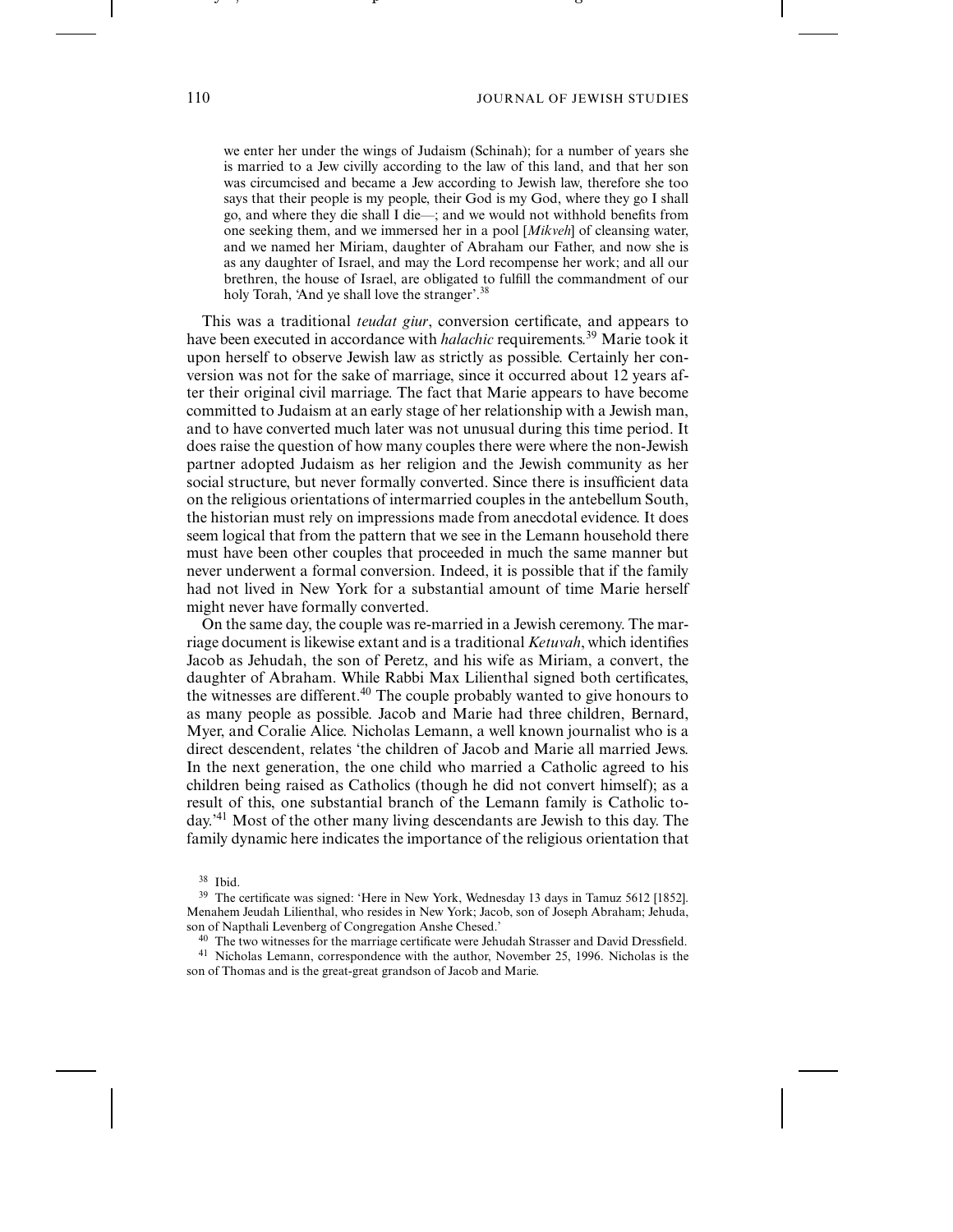the contract of the contract of the contract of the contract of the contract of the contract of the contract of

---- , - , - - - - - - - - -

the couple developed—regardless of whether it was formalized by an official ceremony or not.

-

- - - - - - - - - - - - - -

# *Halachic Problems in the Crucible of the Nineteenth-Century Southern Social Reality*

The Lemann family presented us with an example of a stable family that prospered and were able to rear children in a warm and happy home. But many couples in the nineteenth century South—and elsewhere in the United States as well—were involved in much less stable unions. One factor which is never explicitly mentioned in a single source but which may nevertheless be of the utmost importance is the likelihood that many of the women who married Jewish men were pregnant at the time of marriage. Premarital sex was far more relevant than might be thought considering the very harsh laws on the books against 'fornication' as well as premarital pregnancy. According to one estimate 33.7% of all first births in New England from 1761 through 1800 occurred after less than nine months of marriage.42 This could explain the instability present in some of the unions. The scenario would have involved a brief courtship leading to sexual relations, despite the couple's awareness that religious and family differences would have made marriage unthinkable. But when the consequence of sexual activity was an unexpected pregnancy, it resulted in the couple reconsidering marriage. This would provide motivation for considering conversion to Judaism in cases where the young man was firmly rooted in the Jewish community. It could also explain the synagogue elders' reluctance to go along with the religious conversion, which would have to occur under conditions of extreme urgency and duress.

How they chose to conduct their religious life—as today—varied enormously from couple to couple and family to family. Some came to the Jewish community with a request for conversion, while others may have moved closer to the non-Jewish partner's Christian community. There was a substantial middle group who were neither determined to practice an intense form of Judaism but were also not interested in severing all ties. The situation where the husband was Jewish and the wife was not was certainly a difficult one because it involved a *halachic* problem, namely that the children of such a union would not be regarded as Jews because the mother was not Jewish.

There were other cases that raised questions and created problems. For example, at the end of 1872, the Jewish community of Jefferson, Texas<sup>43</sup> was faced with a dilemma. Apparently a Jewish woman had married a non-Jewish

<sup>43</sup> For a series of eleven biographical sketches of nineteenth and twentieth century Texan rabbis, see Hollace Eva Weiner, *Jewish Stars in Texas: Rabbis and Their Work* (College Station: Texas A&M University Press, 1999).

<sup>42</sup> Finke and Stark, *The Churching of America, 1776–1990*, op. cit., p. 22. See also Daniel Scott Smith, 'The Dating of the American Sexual Revolution: Evidence and Interpretation' in John F. Crosby (ed.) *Reply to Myth: Perspectives on Intimacy* (New York: John Wiley, 1985). Steven Mintz writes that 'as many as forty percent of New England women were already pregnant at the time of marriage.' Steven Mintz, *Moralizers and Modernizers—America's Pre-Civil War Reformers* (Baltimore and London: The Johns Hopkins University Press, 1995), p. 8.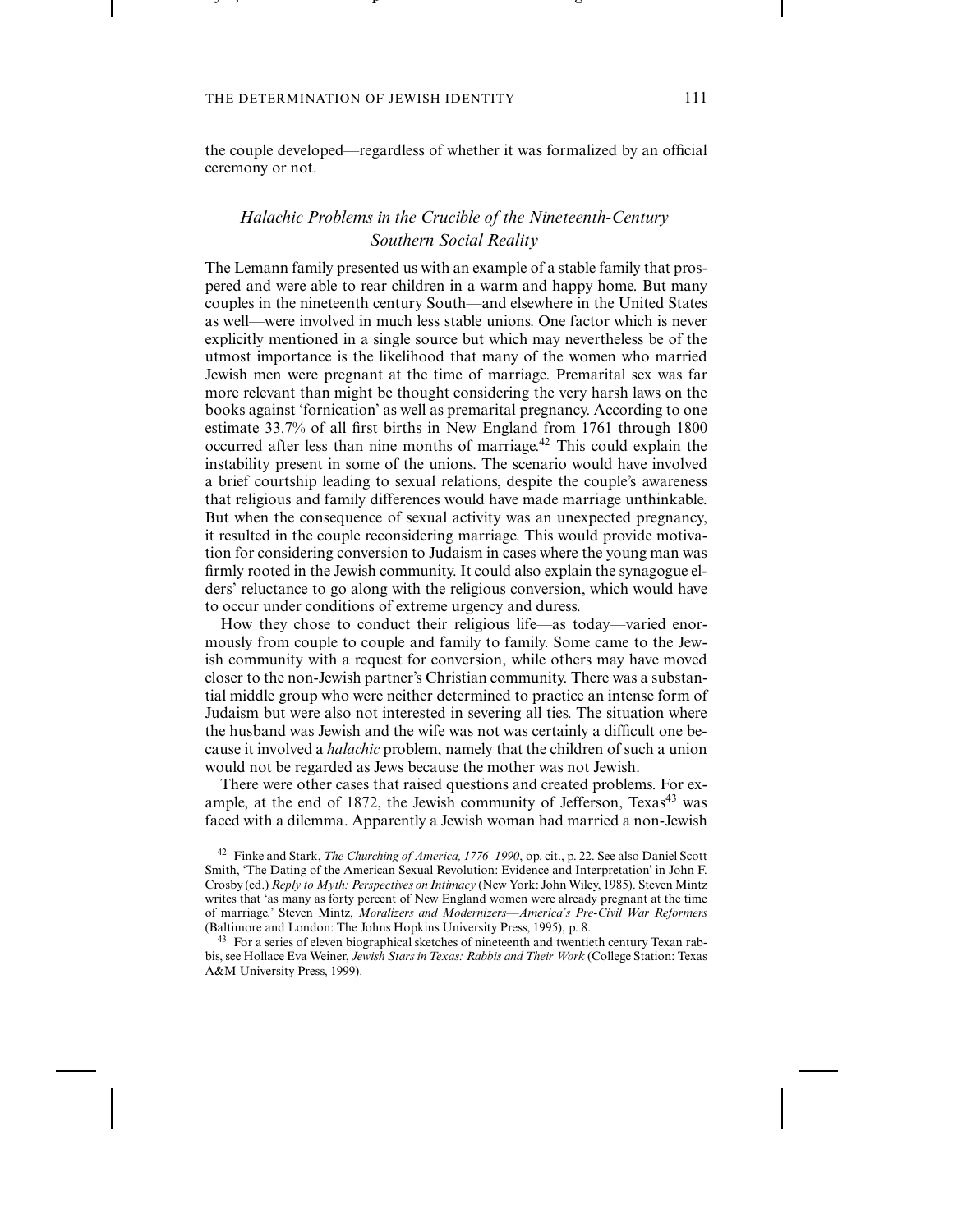- - - - - - - - - - - - - -

man and they had a son. Although the son was Jewish according to *halachic* criteria, the parents did not have him circumcised. While still a child, the boy passed away and the family approached the Hebrew Benevolent Association to request that he be buried in the local Jewish cemetery. The Hebrew Benevolent Association held a meeting to discuss how they should respond and they decided to send queries to two nationally respected rabbis, Rabbi James Gutheim of New Orleans, and Isaac Mayer Wise of Cincinnati. It was no accident that these two rabbis were chosen because they lived in or near the South and both were sensitive to southern perspectives on religious issues. However, it would be impossible to wait for answers to be received because the child's body obviously had to be buried. According to traditional Judaism, the burial should take place within twenty-four hours. Even if the family was not insistent upon that point, the responses could take weeks to be received. So a decision was made to bury the child in the Jewish cemetery but only after a posthumous circumcision was performed. There is a precedent for this practice in *halachic* literature but it was a rather strict interpretation for a small Jewish community in nineteenth century Texas to have adopted. The letters informed the rabbis of what had been done and asked for their opinion concerning what should be done if such a case should arise in the future. On November 25, Rabbi Gutheim responded that:

-

I am please to inform you that your action in ordering the body of the child in question [to be buried] in the Jewish Cemetery was in full accord with the Jewish custom and law. It is a well-established rule of the rabbinical law that 'The offspring is counted after the mother', hence, the children of every Jewish woman must be regarded as belonging to the Jewish Communion, simply by virtue of their birth.<sup>44</sup>

Gutheim was, however, horrified that a post-mortem *brit milah* had been performed. Nevertheless, he felt it wise to first praise them, and only then to point out his objection.

Whilst your course is fully justified by Jewish Law, it also evinces a highly commendable liberal spirit. There is, however, one point incident to this matter, which ought to have been omitted, I mean the circumcision of the body prior to burial. This revolting custom is founded on superstition and is better honoured in its breach than its observance. Circumcision applies to the living and not to the dead and hence should never be performed on a corpse. You will pardon me for gratuitously adding my opinion on this point. It is not done for the purpose of finding fault but springs from the sincere motive of disseminating correct notions and enlightened views concerning our religious views and practices.45

A response was also received from Isaac Mayer Wise, written on November 26th, in which he states that:

According to the Talmud and the Orthodox rule, the child of a Jewish mother is a Jew to all intents and purposes, hence may be buried, or rather ought to be buried according to Jewish rites and on Jewish burial ground. I must tell you

<sup>44</sup> Hebrew Benevolent Association Minutes, Jefferson, Texas, 1873, The Marcus Center of the American Jewish Archives, Folder SC-1726. <sup>45</sup> Ibid.

---- , - , - - - - - - - - -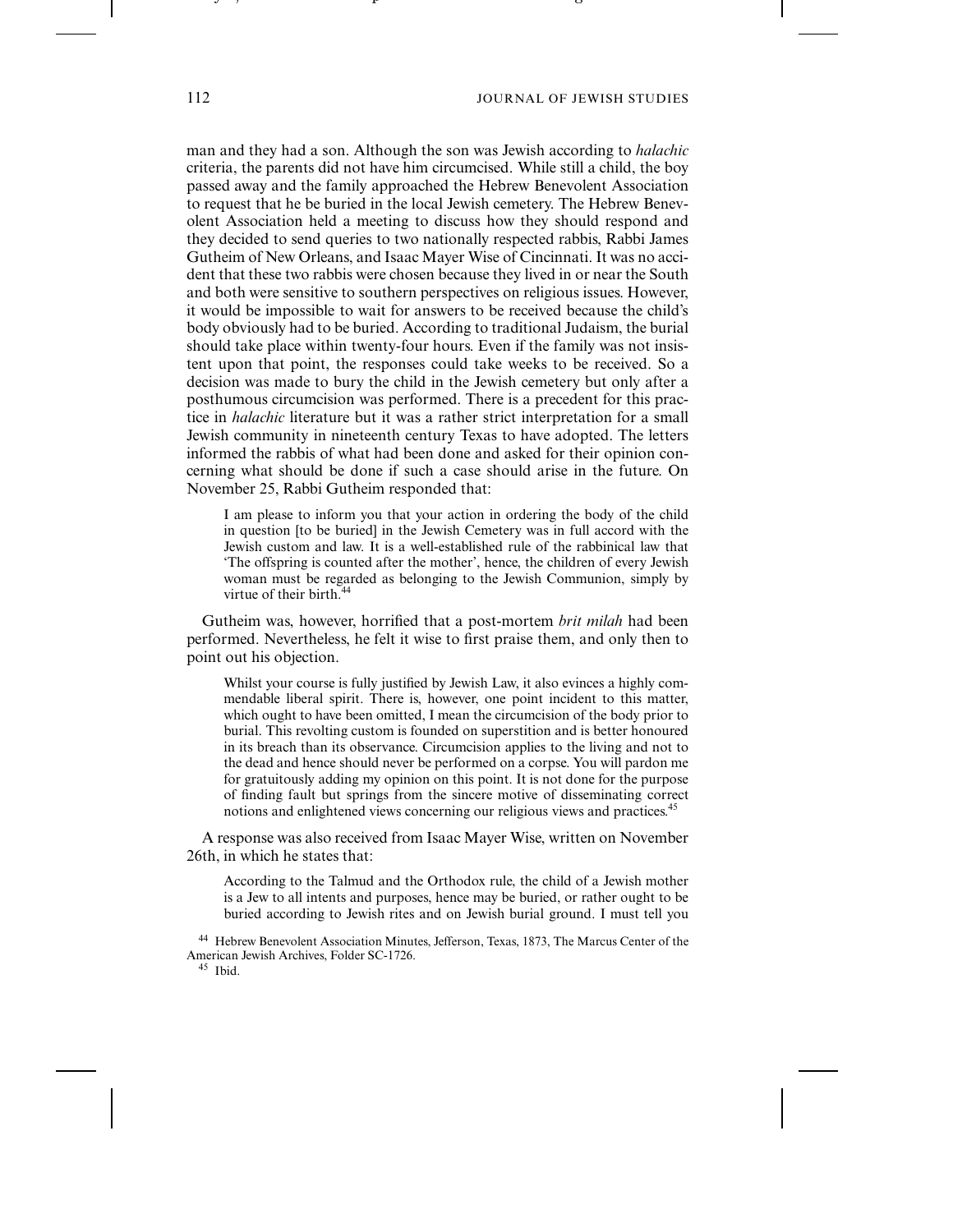the contract of the contract of the contract of the contract of the contract of the contract of the contract of

---- , - , - - - - - - - - -

that the above rule is not mine; but in regard to burial the Talmud says, 'Also the dead of heathens may be buried with the dead of Israel, to serve the cause of peace', hence in this case there can certainly be no objection.<sup>46</sup>

-

- - - - - - - - - - - - - -

Wise suggests that even if the child was not actually Jewish, the burial could be conducted anyway in order to avoid further devastating the bereaved parents.

But the case of a deceased child was extreme. In general, rabbis as well as parents would pressure inter-dating couples to have the non-Jewish partner convert to Judaism before marriage. This was the policy of Rabbi Abraham Blum.<sup>47</sup> Typically the conversion ceremony and wedding would occur on the same day and frequently in close succession. This was true when Theodosia Rushing converted in Galveston in 1874. Her father was a prominent local journalist and the editor of the *Ennis Argus*. A report from the synagogue stated that:

On Sunday the synagogue was crowded to its utmost capacity by an audience eager to witness the dual ceremonies of the reception of a convert to Judaism, and her subsequent marriage to a gentleman of the religion. The Holy Arc [*sic*] the readers [*sic*] desk, and the small stand in front of the Arc were covered with white drapery embroidered in silver.<sup>48</sup>

Theodosia, her intended groom Philip Freeman, her father, Colonel Rushing, and Rebbetzin Hannah Blum all walked down the broad aisle of the synagogue. As they walked toward the sanctuary the choir sang a selection of Hebrew songs. Before conducting the actual conversion ceremony, Rabbi Blum gave a sermon stressing the solemnity and *rarity* of the ceremony that he was about to perform. After the conversion took place, the marriage ceremony commenced. There were many reports of this type, which could be found in Jewish and general newspapers that appeared throughout the middle and late nineteenth century. Although it is never stated, one can easily sense the family dynamics and politics, which must have preceded the conversion and marriage. Despite the fact the *halacha* would discourage conversions performed for the sake of marriage, the Jewish families involved were less concerned with the minutia of Jewish legal restrictions than they were in ensuring that their family's religious identity would be maintained. It is extremely difficult to evaluate how active many of these converts became in their local Jewish communities or how devoted they were to their new religion. There are anecdotes told about certain converts who seem to have played very active and even central roles in sisterhoods and similar Jewish organizations, but there are many whose names do not reappear in any of the documents from the period.

<sup>46</sup> Ibid.

<sup>47</sup> On Blum, see William M. Kramer and Reva Clar, 'Rabbi Abraham Blum: From Alsace to New York By Way of Texas and California—Part 1', *Western States Jewish Historical Quarterly*, vol. XII, No. 1, October 1979, pp. 73–88. 'Part II', vol. XII, No. 2, January 1980, pp. 170–184. 'Part III', vol. XII, No. 3, April 1980, pp. 266–281.

<sup>48</sup> *The American Israelite*, October 2, 1874, p. 2.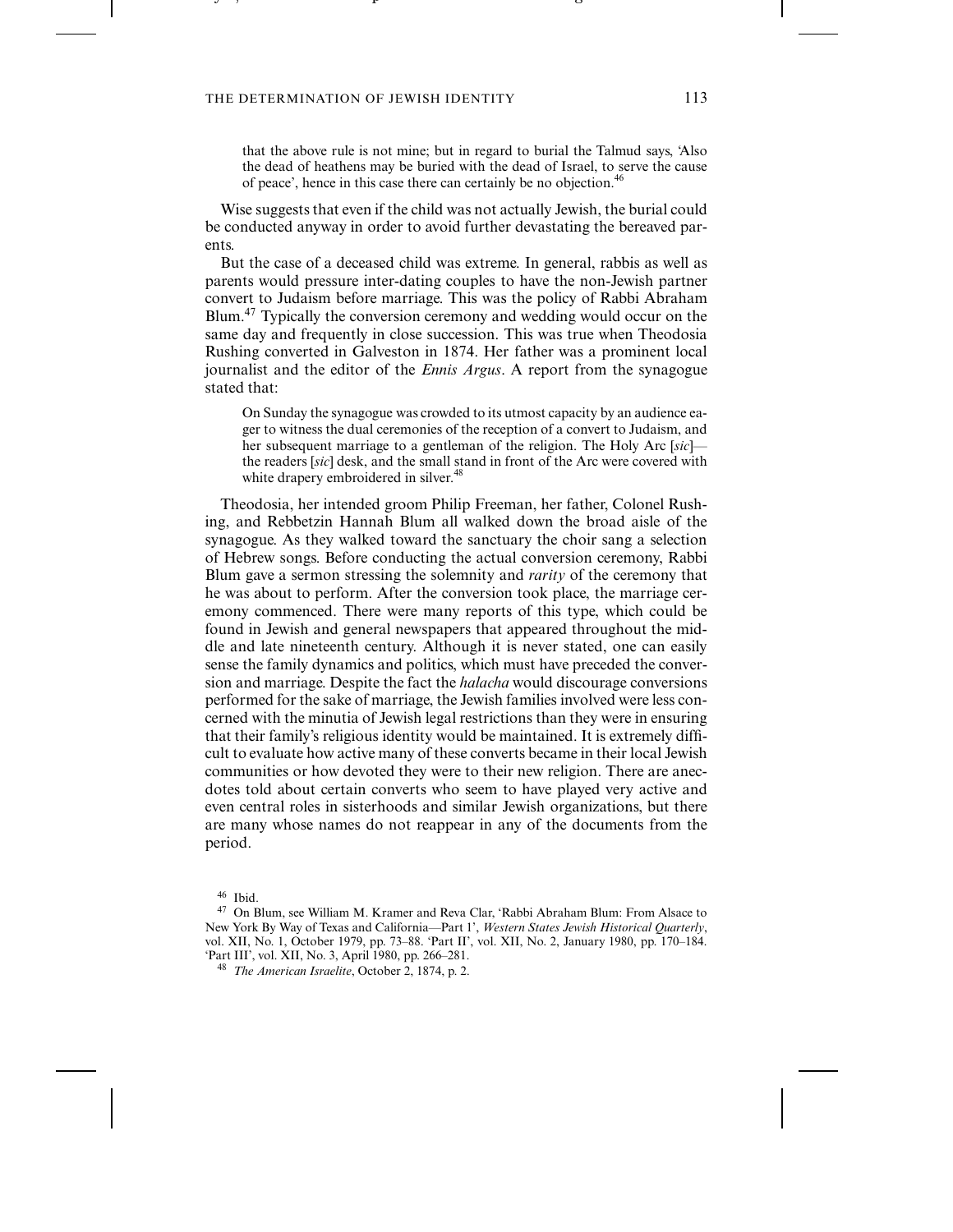-

#### *Reports from Isaac Mayer Wise on his Conversionary Activities*

-

Isaac Mayer Wise was the founder and builder of the Reform Movement in America. After several years in Albany, New York he moved to Cincinnati, Ohio where he spent the rest of his long and extremely productive career. He founded or was the leading force behind the founding of all three of the major institutions of the American Reform movement. Wise had helped to build a unified American Judaism but eventually reconciled himself to the reality that American Jews were too divided by denominational differences to work together within a single organizational framework. Cincinnati was on the border with Kentucky and hence Wise was very close to and stayed in close contact with congregations throughout the South. He travelled as much as he could throughout the United States to dedicate synagogues, induct new rabbis and lead services. On occasion he also officiated at conversions. In most cases this occurred where the local community did not have a resident rabbi, but they had one or more people who could provide basic instruction in the beliefs and practices of Judaism, and the congregation as a whole had accepted and integrated a prospective proselyte.

Spread out in hundreds of towns throughout the region, southern Jews lived in close economic as well as social proximity to their non-Jewish neighbours. They were very much a part of southern society and felt the need to conform as much as possible to southern social patterns. This motivated many groups of southern Jews in the later part of the nineteenth century to gravitate towards a Classical Reform model of Judaism. This was on one hand a dramatic departure from traditional Jewish beliefs and practices, and yet was in many ways socially conservative and hence fit in well with southern town life.

Wise recorded the major events of his trips in his newspaper, *The American Israelite*, which enables us to learn the details of some of the conversions that he performed. In 1875 Wise travelled to Parkersburg, West Virginia. At that time Parkersburg had a very small Jewish community of about fifteen families. Wise describes the town as  $\ldots$  a nice, clean, busy little city, with two daily papers, an old and grave court-house, quite a number of handsome stores and neat private dwellings.'49 Wise described a conversion and subsequent double wedding in his newspaper:

In Parkersburg, April 14th, Miss Raunch was married to Mr. Cohen. On this occasion the bride's mother, a born Christian, was received into the covenant of Judaism by Dr. Wise, and remarried her husband. So it happened that mother and daughter were married on the same day. All Parkersburg was at the double wedding, gazed, ate, drank, danced, was happy; and next morning the two newspapers had a spicy item of news to report, which was done admirably well. There was peace and concord, friendship and fraternal feelings.<sup>5</sup>

What apparently had occurred was that a Jewish man named Raunch had married a non-Jewish woman and they had a daughter and probably other

<sup>50</sup> Ibid.

---- , - , - - - - - - - - -

<sup>49</sup> *The American Israelite*, April 23, 1875, p. 6.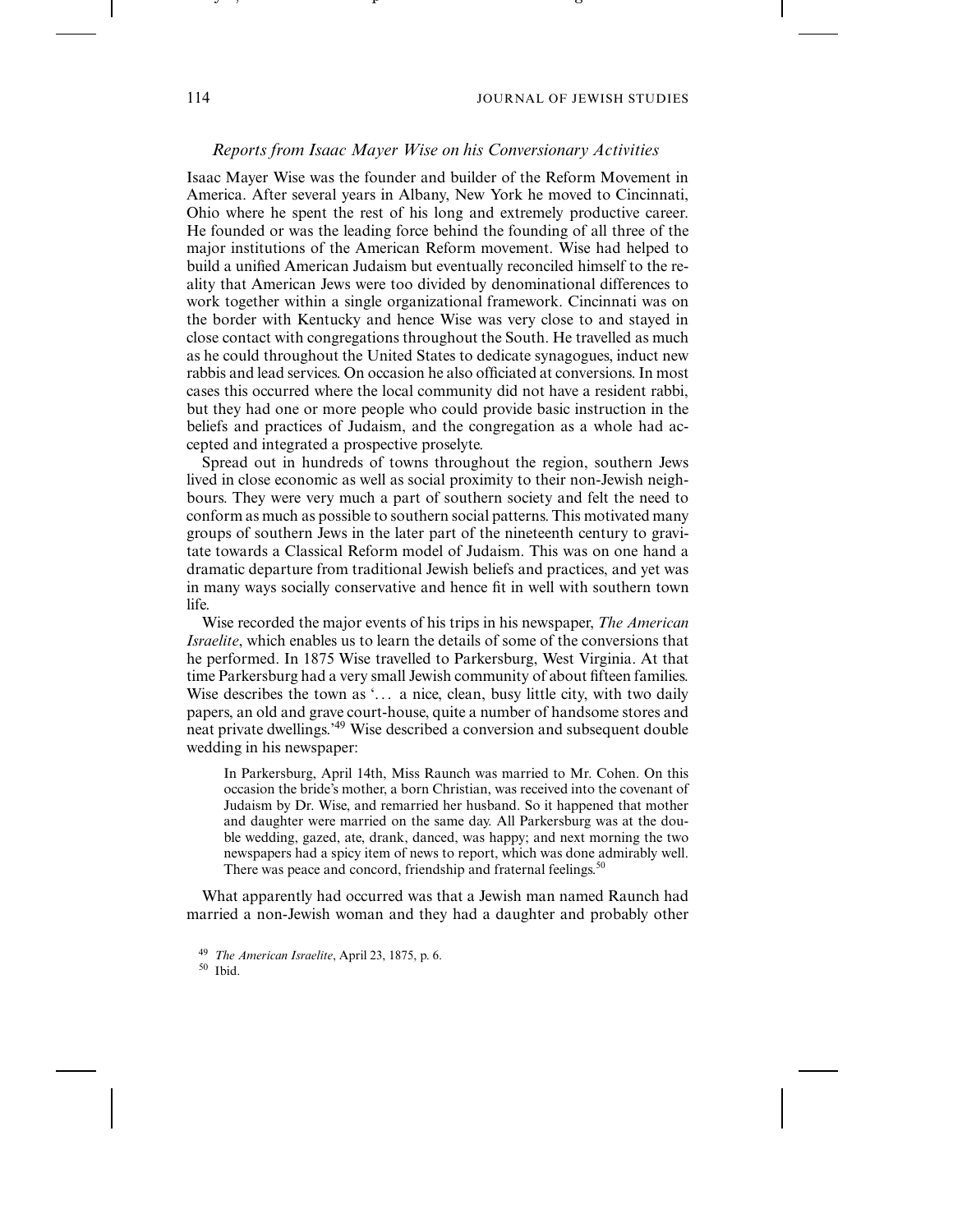the contract of the contract of the contract of the contract of the contract of the contract of the contract of

---- , - , - - - - - - - - -

children as well who were raised as Jews. With only about fifteen Jewish families in the city there was certainly no permanent rabbi. Nevertheless, the Jewish families did interact with each other and the daughter of the Raunchs met a young man named Cohen. The parents took the opportunity of their daughter's wedding to have the mother formally convert and the parents were able to re-marry in a Jewish ceremony. Whether Wise required the daughter to convert is not specified. There was no official policy of patrilineal descent in nineteenth century American Reform Judaism, but it is possible that Wise accepted the fact that the young woman had been raised as a Jew as sufficient. It is also possible that the daughter had already been formally converted. If that were so, Wise would have been following the Talmudic principle of not reminding a convert of their past.

-

- - - - - - - - - - - - - -

Wise also took the opportunity to criticize the Jewish men of the town for not establishing a formal congregation. He wrote:

Our co-religionists in Baltimore [*sic*] have no organization, but their good ladies are banded together to a benevolent society. Mine [*sic*] host, this time, was a hostess, Mrs. Lena Prager, who is preferable to any host on account of her courtesy, hospitality, and kindness. The ladies of Parkersburg are all very affable and kind. The gentlemen are sinners and publicans, for they can not afford to support a Hebrew congregation.<sup>51</sup>

Wise also reported on conversions done by other rabbis in the South. When Rabbi Max Samfield of Memphis, Tennessee performed two conversions on consecutive Saturday mornings, *The American Israelite* reported:

On the 18th of September, Mrs. A. Paterson, and on the 25th, Miss Lucy Franklin, publicly renounced Christianity and embraced Judaism, the first mentioned lady was raised in the Catholic faith, the latter was an Episcopalian. The ceremony in both instances was conducted by Rev. Dr. Samfield in an appropriate and solemn manner, before large congregations.<sup>52</sup>

The conversions were done in public at a regular Sabbath morning service. Since the conversions were done on consecutive Sabbaths, it is clear that the two women prepared for their conversions during the same time period. Nevertheless, Rabbi Samfield preferred to perform each conversion at a separate service. In both cases, marriage was the motive for conversion. *The American Israelite* did not attempt to hide this fact and in the same article reports both the conversions and the subsequent marriages.

Mrs. Paterson, upon whom was conferred the name Leah, was married last Sunday evening to Mr. David Lowenstein, a prominent and highly esteemed merchant of Memphis. To Miss Franklin the name of Rachel was given and she was also married to an Israelite, Mr. J. Danheiser. We express the sincere hope that neither of the ladies may have cause to regret the important step they have taken, but, that as they advance in years they may also advance in knowledge and love of their new faith.<sup>53</sup>

<sup>51</sup> Ibid.

<sup>53</sup> Ibid.

<sup>52</sup> *The American Israelite*, October 1, 1875, p. 7.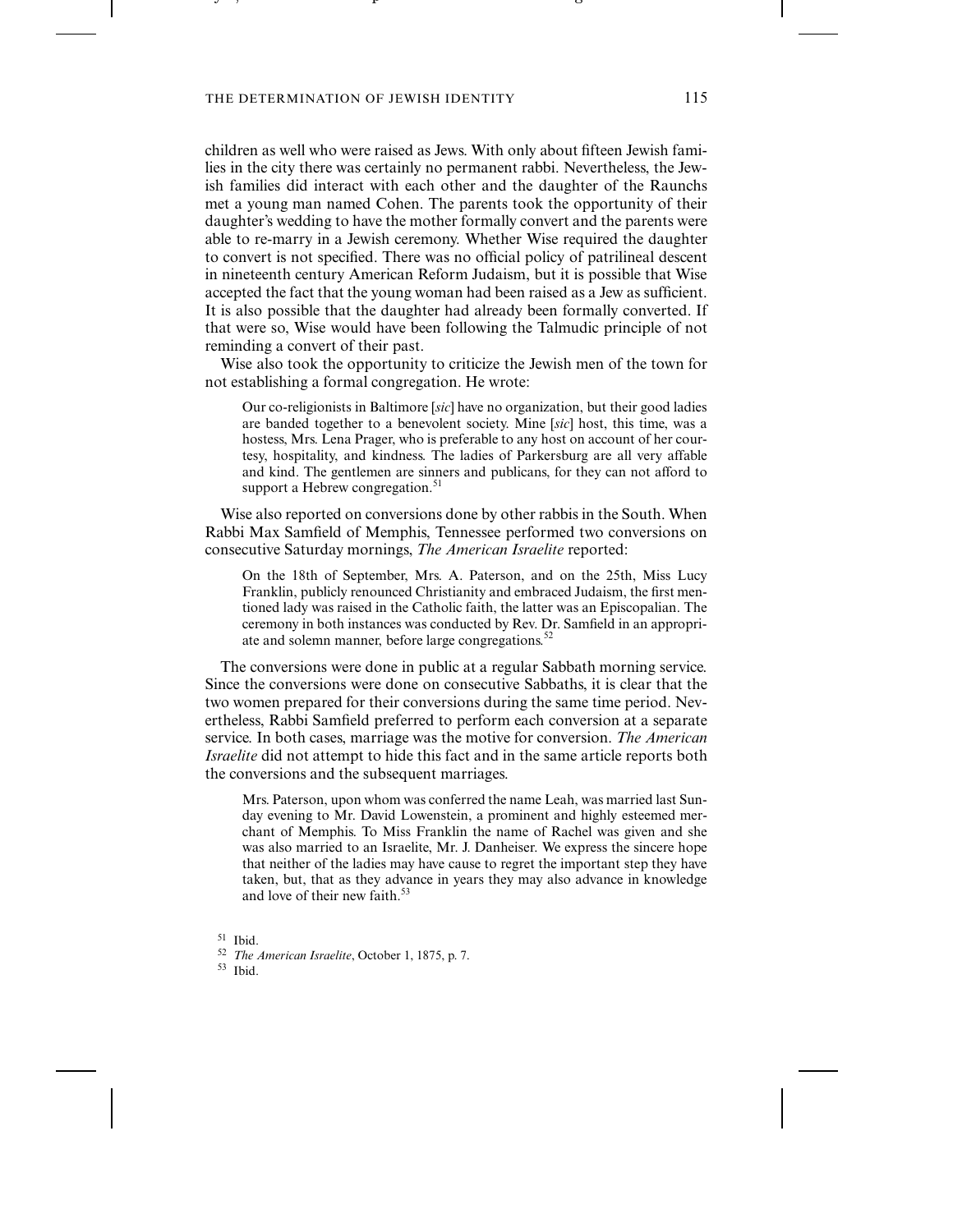- - - - - - - - - - - - - -

And yet in another conversion case from 1880, Wise specifically pointed out that the particular conversion being reported was done for ideological reasons and not solely practical ones.

On December 30th, Mrs. A. Maxwell, of Nashville, Tenn., embraced the Jewish faith, having been previously instructed by Dr. Goldammer. Her union with her husband was subsequently sanctified according to the Jewish rite. Her conversion was the result of a solemn conviction, not of mere expediency.<sup>54</sup>

-

It is difficult to ascertain whether it was originally Goldammer or Wise who had stressed the fact that the conversion was done for idealistic reasons in addition to the marriage motive. Either way, it does show that there was sensitivity to the possibility that some people might question the sincerity of the convert and/or the legitimacy of the conversion. There was also the desire to stress the attractiveness of Judaism as a religion for the converts.

# *Universalism and Particularism as Conflicting Sources of Ideological Motivation*

Late nineteenth-century Classical Reform Judaism advocated a universalistic conception of the Jewish religion that held that non-Jews could and should embrace ethical monotheism. This would mean the acceptance of the religious concepts and perhaps even the form of American Reform Judaism. Attempts were made at the Philadelphia Conference of 1869, and later at the Pittsburgh Conference of 1885, to present Judaism as a universalistic religion consistent with contemporary theories on evolution, biblical scholarship, and the concept of progress. Many reformers argued that Judaism could fulfill the religious needs of all people, not just those who were born Jewish. Yet most Classical Reform rabbis—including those in the South—struggled to reconcile this universalistic rhetoric with their particularistic focus. There were a few Reform intellectuals such as Solomon Schindler, Charles Fleischer, and most significantly, Felix Adler,<sup>55</sup> the founder of the Ethical Culture Movement, who moved away from a particularistic Jewish identity entirely.

There were no such high-profile cases in the South. The closest that the South came to a high-profile rabbinic defection came when Rabbi Solomon Sonnenschein of St. Louis, Missouri—which was a border state—travelled to Boston to allegedly interview for the pulpit of a Unitarian church.<sup>56</sup> But most Reform leaders, like most Reform congregants, wanted to remain identified with Judaism as a religion and the synagogue as a community. Rabbis justified the continued existence of the Jewish people by arguing that the Jews

---- , - , - - - - - - - - -

<sup>54</sup> *The American Israelite*, January 16, 1880, p. 6.

<sup>55</sup> Benny Kraut, *From Reform Judaism to Ethical Culture: The Religious Evolution of Felix Adler* (Cincinnati: Hebrew Union College Press, 1979).

<sup>56</sup> Benny Kraut, 'A Unitarian Rabbi? The Case of Solomon H. Sonneschein', Todd M. Endelman (ed.), *Jewish Apostasy in the Modern World* (New York and London: Holmes & Meier, 1987), pp. 272–309. Also see the more recent account by Walter Ehrlich, *Zion in the Valley: The Jewish Community of St. Louis*, vol. I (Columbia and London: University of Missouri Press, 1997), pp. 280–302.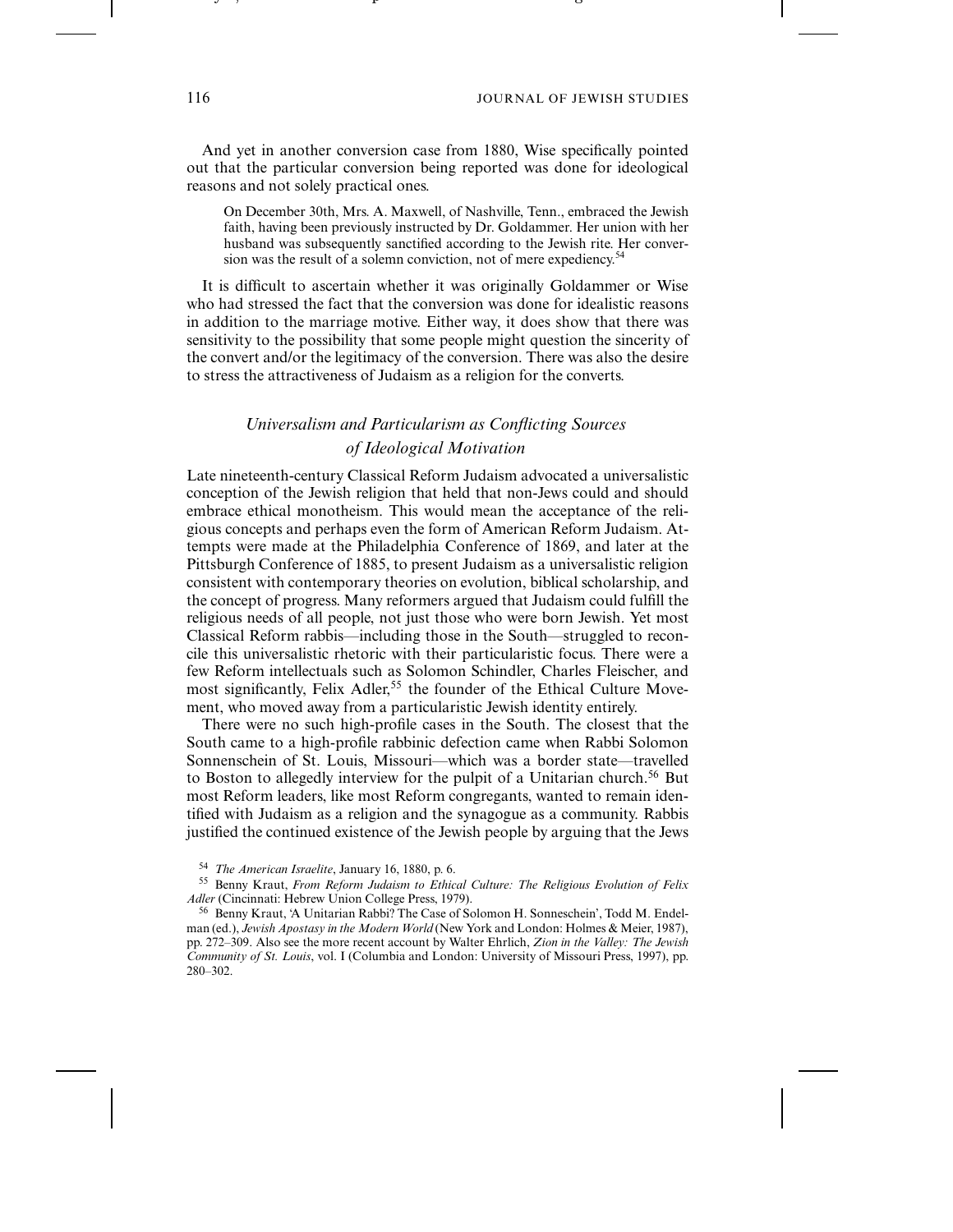the contract of the contract of the contract of the contract of the contract of the contract of the contract of

---- , - , - - - - - - - - -

had a religious mission that had been given to Israel by God. They stated that not only would Judaism survive, but that it would become the one truly universalistic religion of humanity, at least in America.

-

 -

Judaism was the truest form of ethical monotheism toward which all of humanity should be striving, and therefore Jews must try to spread the universal religious message it contained to all those they could reach. That was the theory. In practice most Reform rabbis did not put great energies into proselytizing among America's non-Jews. Many accepted the desirability of receiving converts and rejected the traditional view that proselytes should be discouraged. But they understood that their congregations were not, by any stretch of the imagination, universalistic centres of ethical monotheism but rather somewhat cliquish groups of 'German' Jews<sup>57</sup> who isolated themselves socially not only from most non-Jews but even from their eastern European co-religionists. This was a generality but it had a great deal of truth, in the South as well as the North.

While on paper Reform rabbis preached universalism, in their rabbinates they catered to the specific needs of a clearly defined socio-economic ethnic subgroup. Even though many preached against an ethnic concept of Jewishness, they could do little to change the social reality. Samuel Sale of St. Louis wrote in Emil Hirsch's *The Reform Advocate*:

We must stop prating about our race, else the glory of our fathers will be put to shame .... The race—Jew is a fiction in the light of facts, an excrescence, a vampire on the life of Israel, he is a Jew, who is my brother by moral kinship, and not by blood; it is a religion and not the race.<sup>58</sup>

Adolph Moses of Louisville, Kentucky even advocated that the term 'Judaism' should be changed to 'Yahvism' in order to make it completely clear to prospective co-religionists not born as Jews that Judaism is a faith for all those interested and not a religion exclusively or even primarily for those born as Jews.<sup>59</sup> While Adolph Moses was exceptional in his creativity, his basic premise was accepted by the overwhelming majority of late nineteenth century Reform rabbis. Thus, it is surprising that on the occasions when potential proselytes approached Reform rabbis for conversion without a Jewish partner the response was usually far from enthusiastic. When W. E. Todd, of Tappahannock, Virginia made a serious appeal to Rabbi Edward Calisch to help him convert to Judaism and study for the Reform rabbinate, the national leaders that Calisch consulted urged him to dissuade Todd.<sup>60</sup>

<sup>57</sup> Hasia R. Diner has explained that many of these 'German' Jews were from a much broader geographical region than that name might suggest. See *A Time for Gathering: The Second Migration 1820–1880* (Baltimore and London: The Johns Hopkins University Press, 1992).

<sup>58</sup> *The Reform Advocate*, vol. I, March 13, 1891, p. 64.

<sup>59</sup> Adolph Moses, *Yahvism and Other Discourses*, Louisville (The Louisville Section of the Council of Jewish Women, 1903).

<sup>60</sup> Dana Evan Kaplan, 'W. E. Todd's Attempt to Convert to Judaism and Study for the Reform Rabbinate in 1896', *American Jewish History*, vol. 83, No. 4, December 1995, pp. 429–444.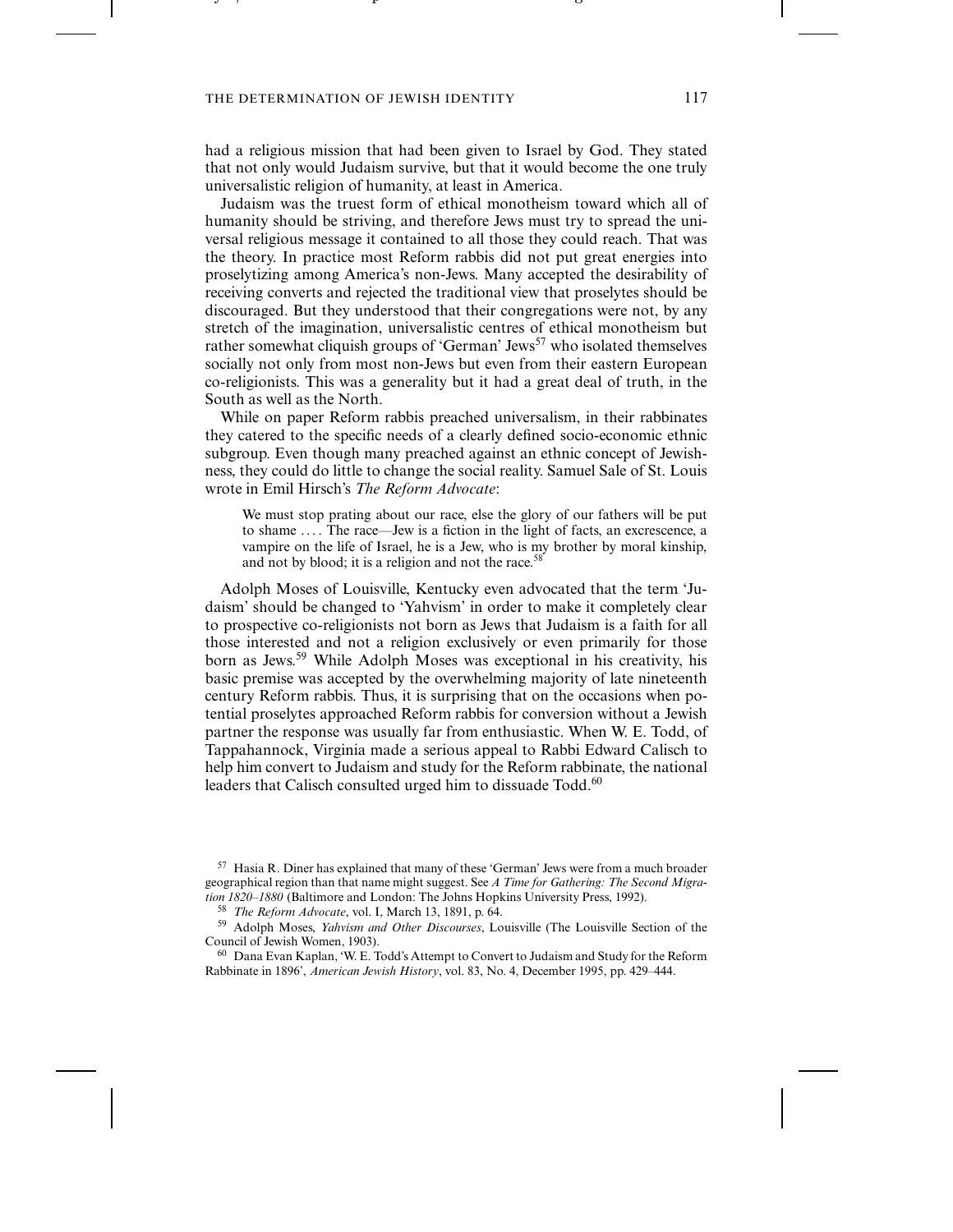- - - - - - - - - - - - -

#### *Traditional Rabbis under Pressure to Facilitate Conversions*

-

Not all conversions done in the South in the nineteenth century were done under Reform auspices. Early in the century, congregations throughout the country were still traditional in practice. It was during the 1840s that the first signs of change began to emerge.<sup>61</sup> But a number of synagogues remained traditional to greater or lesser degrees, including some southern congregations. Other synagogues that did make certain reforms did not necessarily regard themselves as 'Reform'. One congregation that initiated certain changes, but was nevertheless still traditional in its focus was Mikveh Israel in Savannah, Georgia.<sup>62</sup>

In general, the more traditional rabbis were much more hesitant to perform conversions. They very likely were skeptical about the convert's motives, and judged the success or failure of the conversion in more narrowly defined terms. Nevertheless, many such rabbis did officiate at conversions, frequently because there could be considerable community pressure on them to do so. For example, in 1892 Rabbi Isaac Pereira Mendes<sup>63</sup> of Congregation Mikveh Israel of Savannah officiated at the conversion of Mrs. F. A. Ehrlich. It is noteworthy that Rabbi Mendes did not convert her on his own authority. Rather, he brought the case to the adjunta, the synagogue board, with the statement that he had 'no faith in conversion.' Nevertheless he spoke very highly of the potential proselyte stating that her declaration of interest in converting to Judaism '... was an act of her own free will and accord, no mercenary motives, but simply a pure desire and love for our holy religion.'64 Mendes told the Board that because of Mrs. Ehrlich's exceptional character, he was willing to convert her. One can see very clearly in Mendes's words his desire to separate this particular case, where he viewed the applicant's motives as being beyond reproach, from the 'run of the mill conversion for the purpose of marriage cases,' which were far more common. The Board granted Mendes permission to convert the woman.

It is very probable that Mendes deliberately sought Board permission to sanction a conversion as a device to reduce the pressure on the Rabbi to perform conversions with which he felt uncomfortable. Should such a case come before him, he could turn it over to the synagogue Board with a confidential recommendation that the Board reject the request. Assuming that the Board supported the Rabbi's decision, the Rabbi could explain his refusal to officiate as simply obeying the will of the Board. If the Board decided to over-rule the Rabbi and to allow the conversion, the Rabbi could justifiably assuage his

<sup>64</sup> *Savannah Congregational Minutes*, Volume 3, November 17, 1892, pp. 27–28. These minutes are cited from Saul Jacob Rubin, *Third to None—The Saga of Savannah Jury* (Savannah Georgia, privately printed, 1983), p. 203 and 376 note 105.

---- , - , - - - - - - - - -

<sup>61</sup> One exception was Charleston, South Carolina.

<sup>62</sup> For an account of the Jews in Savannah up until 1880, see Mark I. Greenberg, *Creating Ethnic, Class, and Southern Identity in Nineteenth-Century America: The Jews of Savannah, Georgia, 1830–1880* (PhD Dissertation, University of Florida, 1997).

<sup>63</sup> For an analysis of Mendes' Rabbinic Leadership, see Mark I. Greenberg, *Creating Ethnic, Class, and Southern Identity in Nineteenth-Century America: The Jews of Savannah, Georgia 1830–1880*, op. cit., pp. 213–218.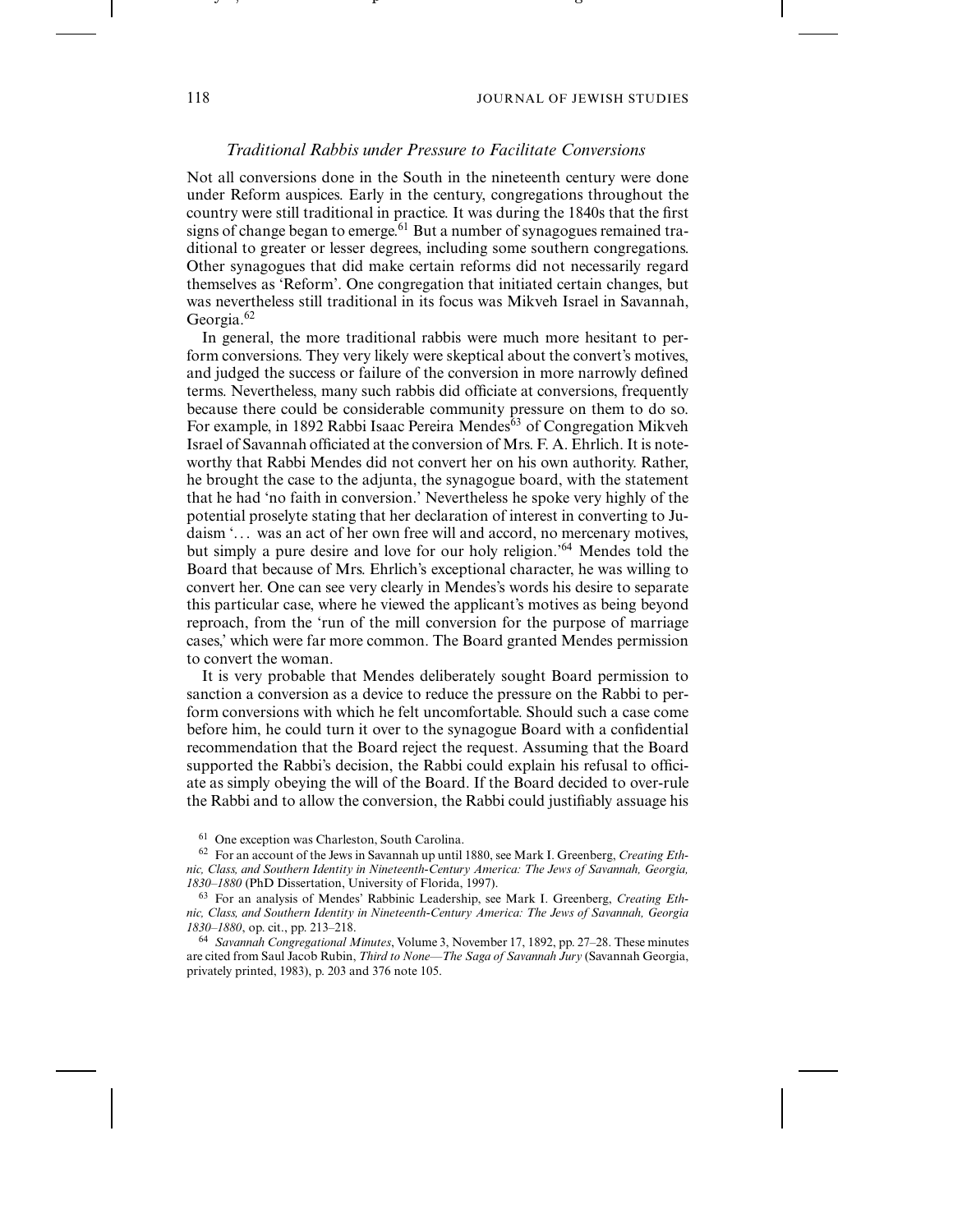the contract of the contract of the contract of the contract of the contract of the contract of the contract of

---- , - , - - - - - - - - -

conscience with the knowledge that he had done everything in his power, short of resigning his position, to prevent an insincere conversion. The referral of conversion requests to the Board was apparently standard policy during that period in the Savannah congregation. When a Miss Heyman wrote to Rabbi Mendes requesting conversion in 1898, the synagogue minutes record that the Rabbi again brought the case to the Board '... not wishing to perform this act of conversion without the consent of the Board'. The President and Vice-President met with Miss Heyman and then approved her request.<sup>65</sup>

-

-

Even within a traditional context, one can see that the conversion process was influenced by a number of extra-religious factors. This would include the nature of the relationship between the rabbi and the board as well as the impression that the perspective proselyte made on the congregation. A sincere and dedicated individual who seemed to be psychologically stable and socially engaging might have a much easier time than someone who lacked these attributes.

# *Rabbinical Families Not Immune to Assimilatory Pressures*

Throughout the later part of the nineteenth century and into the beginning of the twentieth century issues of Jewish identity were repeatedly brought forth. As a minority ethnic and religious group within a predominantly non-Jewish society, American Jews were constantly attempting to re-define their identities in terms of their social surrounding. Jews in the South developed a dual identity as Jews in a predominantly Christian country and as southern Jews in a predominantly non-southern American Jewish community. Southern Jews wanted to be accepted as southerners, but most of them also wanted to preserve their distinct identity as Jews. They were attempting to perpetuate these identities in a South that was undergoing a great deal of economic and social change.

Most southern rabbis attempted to discourage intermarriage, certainly in those cases where a conversion did not take place. Rabbi Max Heller of New Orleans argued that he was opposed to intermarriage 'In the interest of the preservation of ... [Jewish] religion and ... race, using the latter term untechnically'.66 Heller pointed out that his opposition to intermarriage did not come from an 'arrogant' belief that Jews were in any way superior but rather from a desire to work for 'the solidarity of Judaism and . . . the Jewish individuality' which was threatened by the 'surrounding Christian atmosphere'. But Heller was aware that there were a large number of liberally oriented people who were quite willing to tolerate intermarriage without conversion. Heller believed that these people 'undervalue[d] the importance of religious conviction in shaping character'.

At the end of World War I, Heller's oldest daughter, Cecile became very serious with a young Catholic man. Rabbi Heller threatened to disown her

<sup>65</sup> *Savannah Congregational Minutes*, February 13, 1898, Rubin, op. cit. p. 203 and 376, note 106.

<sup>66</sup> Bobbie Malone, *Rabbi Max Heller: Reformer, Zionist, Southerner, 1860–1929* (Tuscaloosa and London, The University of Alabama Press, 1997), p. 153.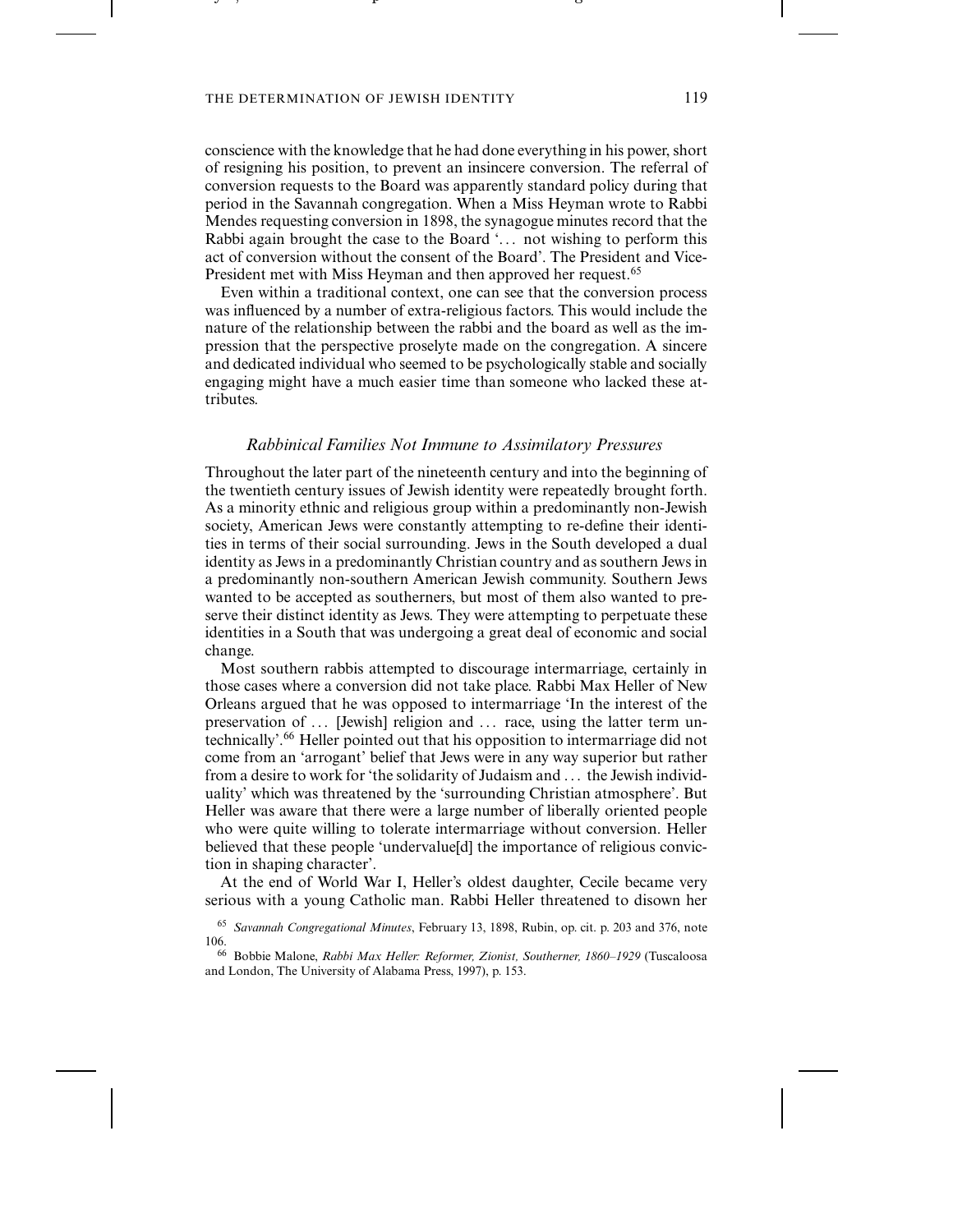-

completely if she married a non-Jew. Cecile wrote to her father that she had suggested that he convert, but her boyfriend felt that this would be hypocritical since he was agnostic in terms of faith and Catholic in terms of culture. Interestingly enough, Cecile's brother James, who had recently been ordained as a Reform rabbi like his father, attempted to pressure Max into giving Cecile his support for the marriage even if he did not want to attend the wedding ceremony. Max persevered and Cecile eventually agreed to postpone the marriage until the end of World War I.<sup>67</sup> This effectively meant an end to the relationship, and at the beginning of 1920 she married Edward Lasker, a Jewish chess champion from Chicago. Cecile died tragically less than a year later from diabetic complications following surgery.<sup>68</sup>

-

Max Heller was very concerned that 'racial suicide' could destroy the Jews in America and he argued that intermarriage would ultimately result in an undesirable homogenization of the American population that would destroy the different 'racial types' that had strengthened rather than weakened American society. From his perspective in New Orleans, Heller observed that it was the wealthier Jews who were most likely to either intermarry or convert to Christianity. He compared this process to a pyramid where the 'diminishing top ... [was] continually breaking off through baptism and intermarriage'. $69$ And yet not all intermarried couples disappeared into the American melting pot. Substantial numbers of intermarried couples joined his congregation as well as a number of other more liberally oriented synagogues in Louisiana.

This again created a burial issue. In 1914 Heller requested that the Central Conference of American Rabbis (CCAR) issue a statement that would support the burial of non-Jewish spouses in Jewish cemeteries provided that no non-Jewish ceremonies were performed, no non-Jewish symbols were displayed and that there was no violation of any Judaic principle. In 1915 the rabbis of the three Reform congregations in New Orleans asked the board of directors of the cemeteries that were run under Reform auspices to adopt a rule that would permit non-Jewish spouses to be buried alongside their wives or husbands.

While Heller did not actually officiate at any intermarriage ceremonies, Rabbi Henry Cohen of Galveston, Texas<sup>70</sup> performed approximately twenty intermarriage ceremonies during a sixty year career in the Lone Star State. He claimed that nearly all of these couples joined his synagogue and enrolled their children in the synagogue's religious school.<sup>71</sup> His claim was probably accurate.

---- , - , - - - - - - - - -

<sup>67</sup> A letter from James Heller to Max Heller April 8, 1918, James Heller Papers, Box 7, Folder 5, The Marcus Center of the American Jewish Archives.

<sup>68</sup> Bobbie Malone, *Rabbi Max Heller*, op. cit. pp. 153 and 241, footnote 31.

<sup>69</sup> Ibid. p. 154.

<sup>70</sup> On Cohen, see Hollace Ava Weiner, *Jewish Stars in Texas*, op. cit., pp. 58–79. Weiner entitles the chapter on Cohen 'The Quintessential Texas Rabbi.' She makes no mention of his intermarriage policy.

<sup>71</sup> Hollace Ava Weiner, 'The Mixers: The Role of Rabbis Deep in the Heart of Texas', *American Jewish History*, vol. 85, Number 3, September 1997, p. 311.